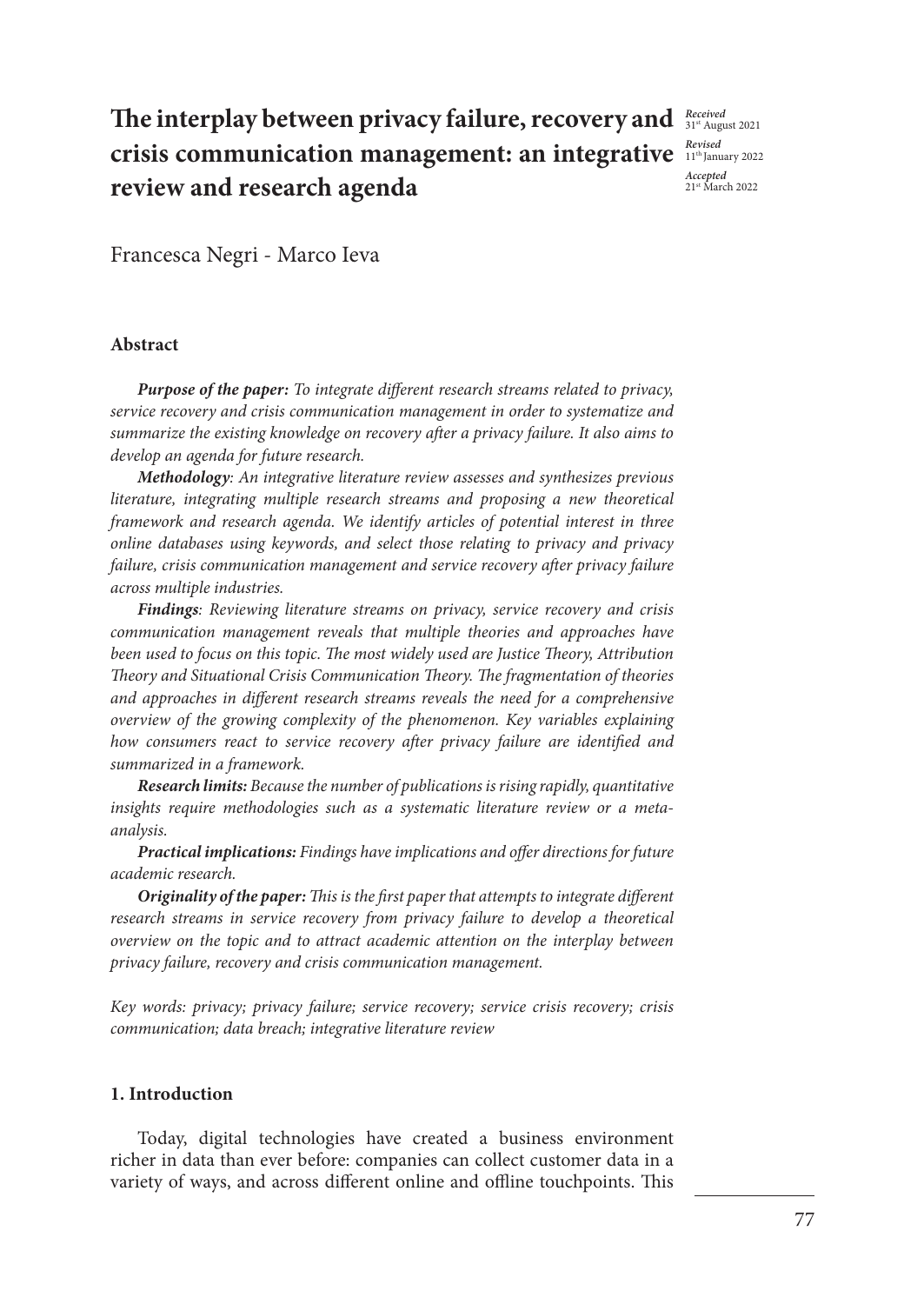

data can be used across the different levels of the value chain to achieve a sustainable competitive advantage based on detailed knowledge of evolving customer needs. This is a great opportunity for companies, but it brings heavy responsibilities, as the large amount of data needs to be collected, owned and managed with great care and in full compliance with international laws. In fact, however, privacy failures such as data breaches are reported by the media every day. The European General Data Protection Regulation (GDPR) defines a data breach as a breach of security leading to the accidental or unlawful destruction, loss, alteration, unauthorized disclosure of, or access to, personal data transmitted, stored or otherwise processed. The number of severe data breaches has increased by 66% since 2017 (Clusit, 2021). Covid-19 has also dramatically affected data security: in 2020 the number of cyber-attacks reached an all-time high with 1,871 severe attacks, impacting on many aspects of society, politics, economics and geopolitics. These figures have pushed companies and public organizations to acquire knowledge and tools to avoid cyber-attacks in order to reduce the huge costs and the negative consequences related to data breaches. The Ponemon Institute estimates the average cost of a data breach rose to 4.24 million U.S. dollars in 2021, while the average cost of each stolen datum is 180 U.S. dollars, a figure that has almost doubled in the last decade. The average time that companies take to identify and address a cyber threat is almost 287 days, which indicates that substantial resources are required.

Apart from the economic aspect, data breaches can also harm the reputation of companies and public organizations. When a data breach occurs, the data of users and customers are exposed to unauthorized entities and individuals, and to the risk of being sold on the dark web or being used for future data breaches or cybersecurity attacks. It is thus essential for companies and public organizations to manage service recovery activities efficiently after a data breach. Announcements of data breaches, for example, need to be carefully worded to avoid giving misleading information and advice. In some cases, announcements should identify procedures for customers to find out whether their data was involved in the breach and how future risk can be prevented. Companies should also evaluate possible monetary and non-monetary compensation for those customers involved.

The August 2021 cyber-attack at the health database of the Lazio Region in Italy reveals the complexity of service recovery after a privacy failure. After the breach, public administration offices and employees, the partnering company and local politicians all blamed one another and denied all responsibility, which increased uncertainty about what had actually happened and about steps to be taken. This caused an overall decrease in trust in Public Administration. According to a 2020 GfK Sinottica® survey in Italy, consumers are worried about privacy issues: over 80% of Internet users are concerned about the protection of their online privacy and two respondents out of three state that they are not happy about providing their data on websites. In general, Italians also express mistrust towards all institutional and commercial entities that process sensitive data online, even though more than four Italians out of five are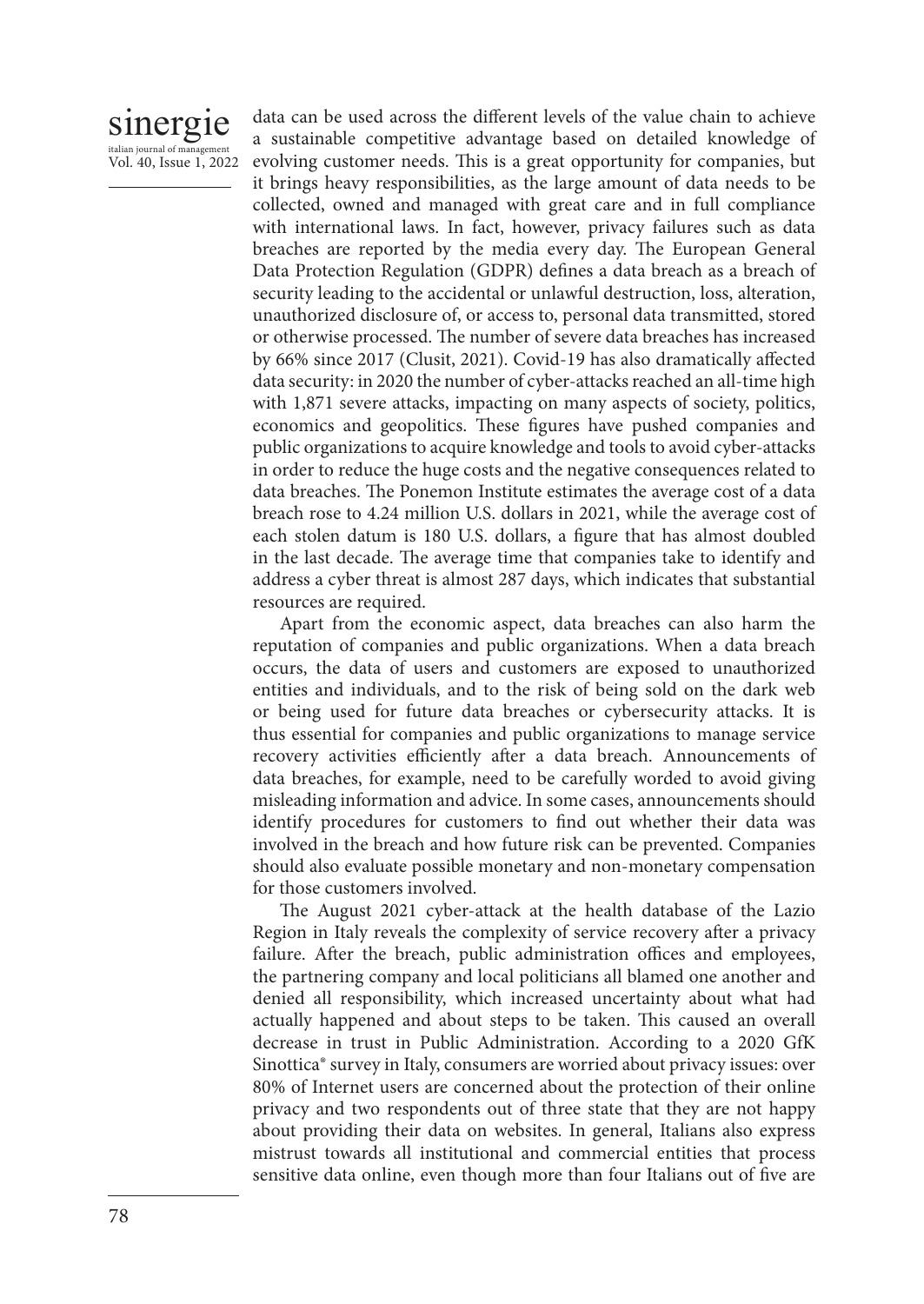registered on at least one social network. In fact, consumers, firms, and Francesca Negri Marco Ieva<br>
governments are all currently trying to find a balance between benefits and The interplay between<br>
privacy failure, recovery privacy concerns (Krafft *et al.*, 2021).

and crisis communication

management: an integrative review and research agenda Academic research has also investigated service recovery after privacy failure. As the topic is related to the different concepts of privacy, service recovery and crisis communication management, existing studies belong to different fields, such as information management, services marketing and corporate communication. Academic contributions adopt a variety of theoretical frameworks from different research areas, and the challenge is to reach a comprehensive theoretical view of service recovery after privacy failure. While there are numerous studies reviewing previous research on service recovery, to our knowledge no study has focused on critically reviewing existing literature on service recovery after a privacy failure. The present research thus posits two main research questions:

# *RQ1. What are the theoretical underpinnings of service recovery after privacy failure?*

*RQ2. What are the main research directions to address opportunities and issues in service recovery after privacy failure?*

To answer these questions, we develop an integrative literature review. This type of literature review is used in order to integrate multiple research streams (e.g., Kim *et al.* 2010). It examines the literature and the main ideas relating to a topic and is suitable for integrating knowledge with reference to both emerging and mature issues under study (Torraco, 2005; Snyder, 2019). In this case, it is appropriate for integrating current academic knowledge on the three key issues of privacy, service recovery, and crisis communication management.

The goals of this integrative review are threefold. First, we aim to identify the streams of literature on privacy, service recovery and crisis communication management which can contribute to a better understanding of recovery after a privacy failure. Second, we aim to systematize and integrate existing knowledge on recovery after a privacy failure into a comprehensive research framework. Third, we aim to identify future research opportunities in this area by developing a future research agenda.

The paper is structured as follows. Section 2 describes the methodology used and Section 3 defines main concepts and outlines the theoretical underpinnings of privacy, service recovery and crisis communication management literature. Section 3 also reports the main findings related to literature on service recovery after privacy failure and provides a comprehensive overview of literature in the field. Section 4 provides a discussion of results and presents a future research agenda based on the literature review. Finally, conclusions are drawn in Section 5.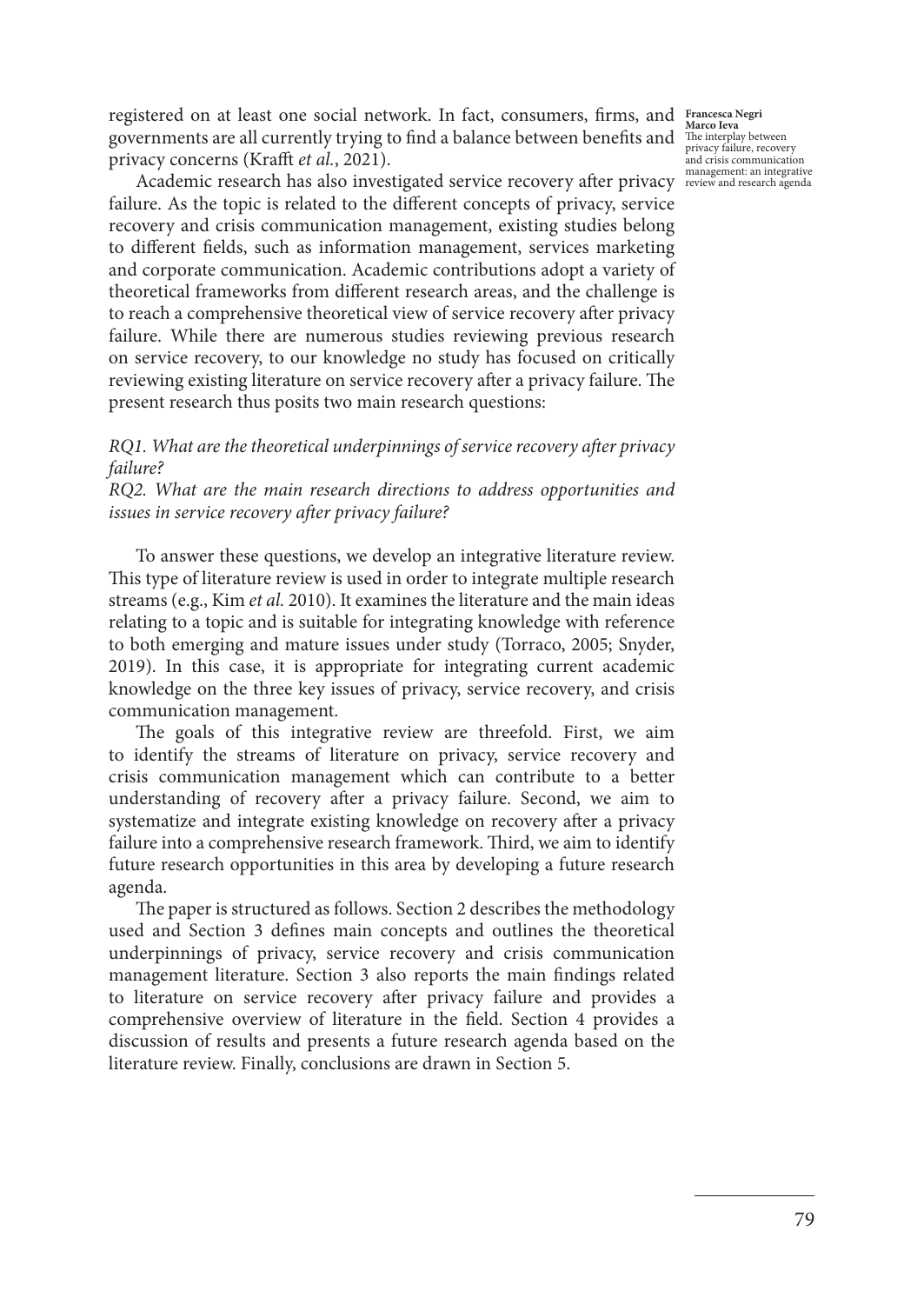### sinergie **2. Methodology**

italian journal of manage Vol. 40, Issue 1, 2022

This study presents an integrative literature review. As highlighted by Snyder (2019, p. 336): "the data analysis part of an integrative or critical review is not particularly developed according to a specific standard (Whittemore and Knafl, 2005)". Although there is no specific standard, the general aim of a data analysis in an integrative review is to critically analyze and examine the literature and the main ideas relating to a topic. The integrative literature review in fact allows researchers to follow a creative process in collecting data and analyzing the relevant literature (Kastanakis *et al.* 2022).

We followed three steps in developing this literature review. First, we searched for papers published and available up to late 2021 in three online databases: Web of Knowledge, Scopus and Scholar. We used the following keywords, or a combination of them, to search the title, abstract, and keywords of the articles: "service recovery", "privacy", "privacy failure", "data breach", "privacy violation", "privacy breach", "information breach" "cyber security incident", "service crisis recovery", and "crisis communication management". In addition, we also searched references of studies that we recognized as relevant and informative with respect to the present review, as in Van Vaerenbergh and Orsingher (2016). The search was conducted in mid-2021.

Second, we reviewed the studies and selected those relating to privacy and privacy failure, crisis communication management and service recovery after privacy failure across multiple industries. An article was deemed appropriate if published in English in a peer-reviewed academic journal, and conference proceedings were thus excluded. The selection was made taking account of the aim of our study: our goal was not to include every study published on the topic but to integrate perspectives and insights from different fields (Snyder, 2019). We excluded articles in which service recovery or crisis communication were completely unrelated to privacy and privacy failure, and articles about legal issues and technical or technological aspects of data breach. This process rendered a sample of 244 articles featured in the main marketing, business, communication and information technology journals: Journal of the Academy of Marketing Science, Journal of Marketing, Journal of Service Research, Journal of Business Research, European Management Journal, Journal of Communication Management, Communication Quarterly, and Journal of Management Information Systems and Computers in Human Behavior.

Third, we analyzed the actual literature and performed a critical synthesis. We extracted definitions, major theories, key variables and characteristics, research findings and related theoretical implications, and grouped them according to the main topic and perspective, which was either consumer or company oriented. We then identified main theories and findings and relationships between different bodies of literature in relationship to recovery from a privacy failure, and placed them in a comprehensive framework. This process allowed us to pinpoint the specific theoretical underpinnings of the topic and to generate new research directions. Table 1 summarizes the steps described above.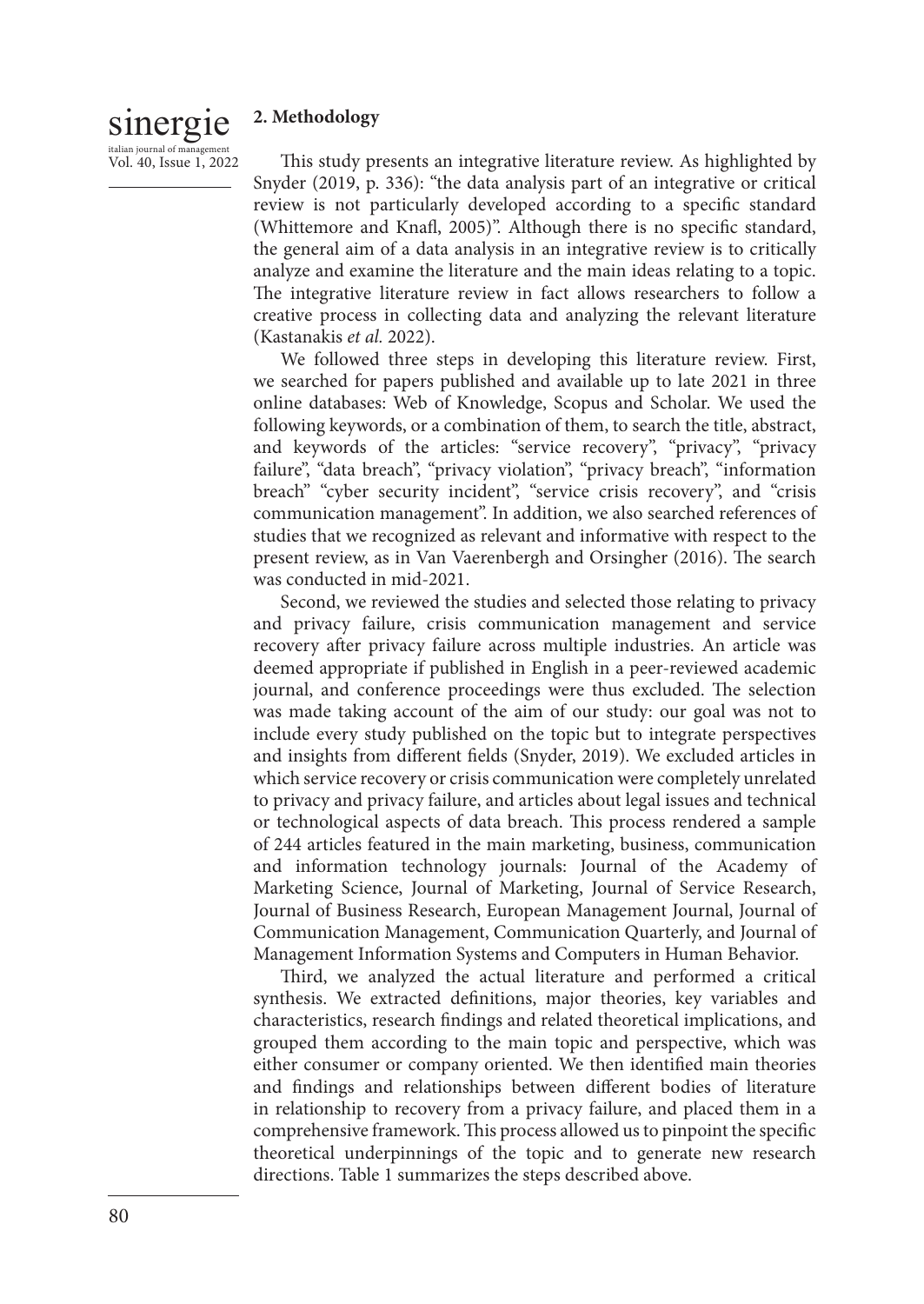*Tab. 1: Methodology* 

| Stage                                     | Activities                                                                                                                                                                                     | Output                                              |
|-------------------------------------------|------------------------------------------------------------------------------------------------------------------------------------------------------------------------------------------------|-----------------------------------------------------|
| Literature Search                         | search using multiple online topic under study<br>databases to identify studies<br>exploring the topic of service<br>recovery after a privacy<br>failure                                       | Conducting a keyword Initial pool of papers for the |
| evaluation<br>Literature<br>selection     | and Checking the relevance of List of relevant papers for the<br>the papers and removing off- literature review<br>topic articles or articles that<br>do not fulfill the selection<br>criteria |                                                     |
| Literature analysis<br>critical synthesis | and Integrating existing theories Development of a framework<br>and<br>findings obtained by the directions<br>literature analysis                                                              | perspectives with and future research               |

**Francesca Negri Marco Ieva** The interplay between privacy failure, recovery and crisis communication management: an integrative review and research agenda

The following section provides a summary of the existing literature and major theories relating to the three key areas in service recovery from privacy failure: privacy and privacy failure, service recovery and crisis communication management. The section first offers some definitions to frame the topic, then discusses selected theories as a preliminary result of the integrative review, and lastly outlines a theoretical framework.

### **3. Literature background and results**

### *3.1 Definitions*

Before analyzing the relationships between Privacy, Failure and Recovery, it is important to see how those concepts are defined and discussed by previous streams of literature, in order to create a common ground for discussion. Firstly, thinking about privacy failure, it is important to define and frame the concept of privacy. It is in fact a very old concept (Hazarika *et al.*, 2018) and varies widely depending on the setting and environmental factors (Kumar and Reinartz, 2018). In their influential article, "The Right of Privacy", Warren and Brandeis (1890, p. 193) introduced a fundamental principle stating that "the individual shall have full protection in person and in property". Today, customer privacy can be defined as the power of individuals to personally control information about themselves, and involves collection, storage, use and release of personal information (Stone *et al.*, 1983). Most definitions of privacy were originally related to the offline world and were very close to the concept of "informational privacy", which is in fact only one type of privacy. Other types include physical and psychological privacy, etc. (Ginosar and Ariel, 2017).

Martin and Murphy (2017) note that various theoretical perspectives across different fields of literature, e.g., marketing, psychology, and information management, have been used to research the role of privacy in society. One of the most recent and widely used definitions considers privacy as a claim to appropriate flows of personal information within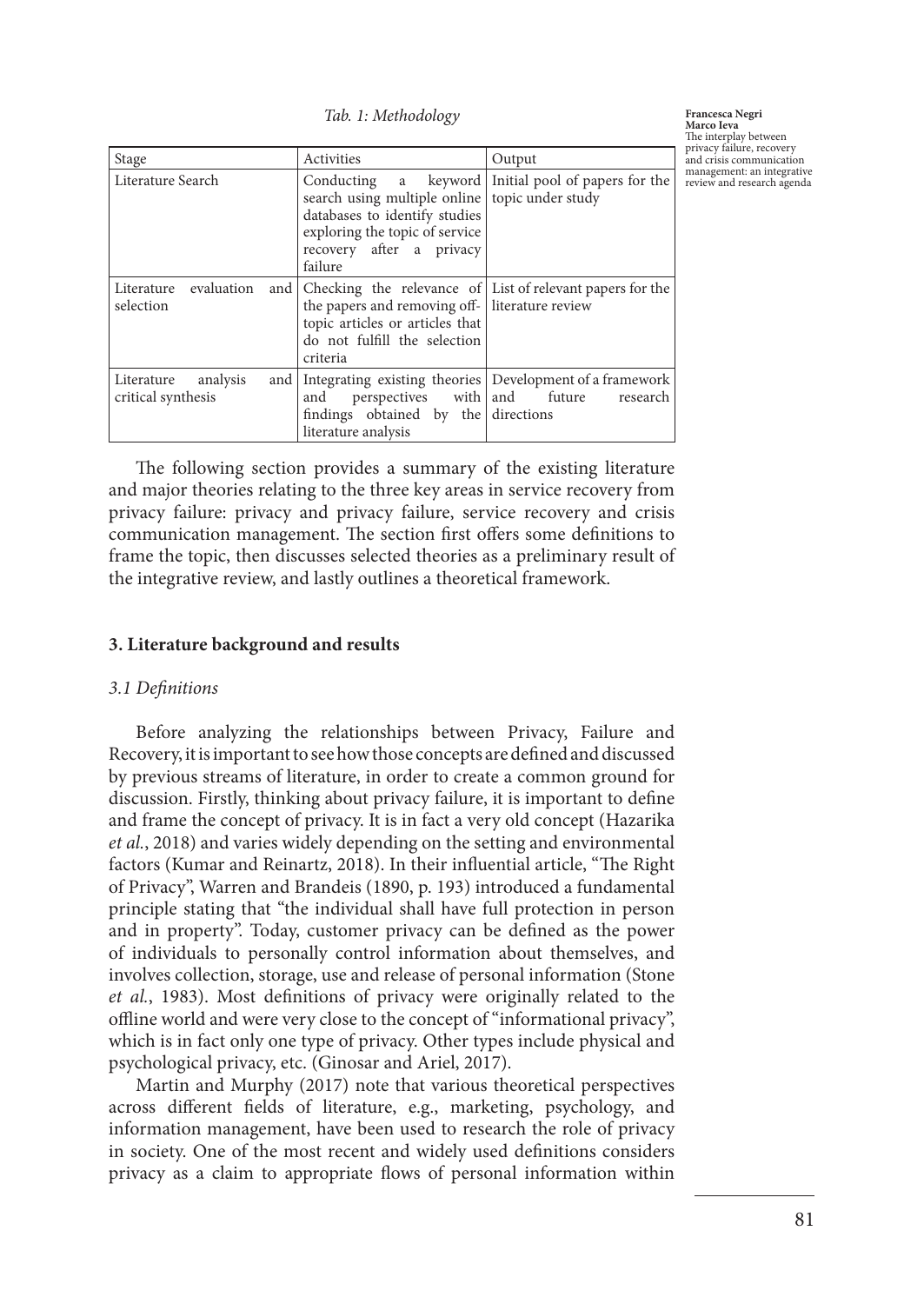# sinergie italian journal of manag Vol. 40, Issue 1, 2022

distinctive social contexts (Nissenbaum, 2010). Privacy can also be defined as "a social contract - a mutually beneficial agreement within a community about sharing and using information - [which] suggests that respecting privacy entails understanding the implicit privacy norms about what, why, and to whom information is shared within specific relationship or community" (Martin, 2018, p. 105). Literature on Permission Marketing, also called Invitational Marketing, is also related to the topic of "social contract". This focuses on how and why consumers provide companies and marketers with "permission" to send them certain types of promotional messages (Godin, 1999), which improves the effectiveness of targeting strategies. Here, it has been noted that consumer interest is positively influenced by message relevance and monetary benefits, and negatively influenced by modification costs, message processing costs and privacy costs (Krishnamurthy, 2001). More recently, Krafft *et al.* (2017) develop a comprehensive framework distinguishing between drivers related to benefit-related factors and cost-benefit factors, which covers privacy among other issues. They find that the strong negative influence of privacy concerns on the probability of granting permission can be decreased by two benefit-related factors, i.e., message content with entertainment value or personal relevance for the consumer. Permission Marketing deals with tactics for approaching customers as well as solutions to privacy concerns (Kumar *et al.*, 2014).

Two main topics are widely discussed in terms of Privacy and Marketing: the privacy paradox and privacy calculus. The privacy paradox is that people state they are concerned about their privacy, but act as if they were not (Taddicken, 2014; Ginosar and Ariel, 2017; Kumar and Reinartz, 2018; Gerber *et al.*, 2018). Privacy calculus on the other hand is the idea that privacy behavior is determined by a rational tradeoff between privacy concerns, or perceived risks, and expected benefits (Laufer and Wolfe, 1977; Ginosar and Ariel, 2017; Krasnova and Veltri, 2010).

The idea of universal individual privacy is a modern concept primarily associated with Western culture, where an individual may voluntarily share personal information to gain benefit or reward. Most countries give citizens rights to privacy in their constitutions or legislation. Studying privacy means not only looking at consumer perceptions and misperceptions, but also international regulations (e.g., the EU General Data Protection Regulation [GDPR]) local regulations, (e.g., the California Consumer Privacy Act [CCPA]) and a myriad of paradoxes (Martin and Murphy 2017), in a constantly changing technological scenario.

Respecting privacy means (Martin, 2018 p. 103) "respecting the norms of what information is gathered, how information is used, and with whom information is shared; violating privacy means violating those information norms". Hence, privacy violating behavior is a conduct which violates the rules about how information should be gathered and for what purpose, within a context, and such behavior can impact trust in a company or in a touchpoint (Martin, 2018). Violations of privacy expectations are difficult to measure and highly contextual, but are infrequently described in previous literature on trust. Martin (2018) finds that companies that violate privacy expectations are penalized twice, because "violations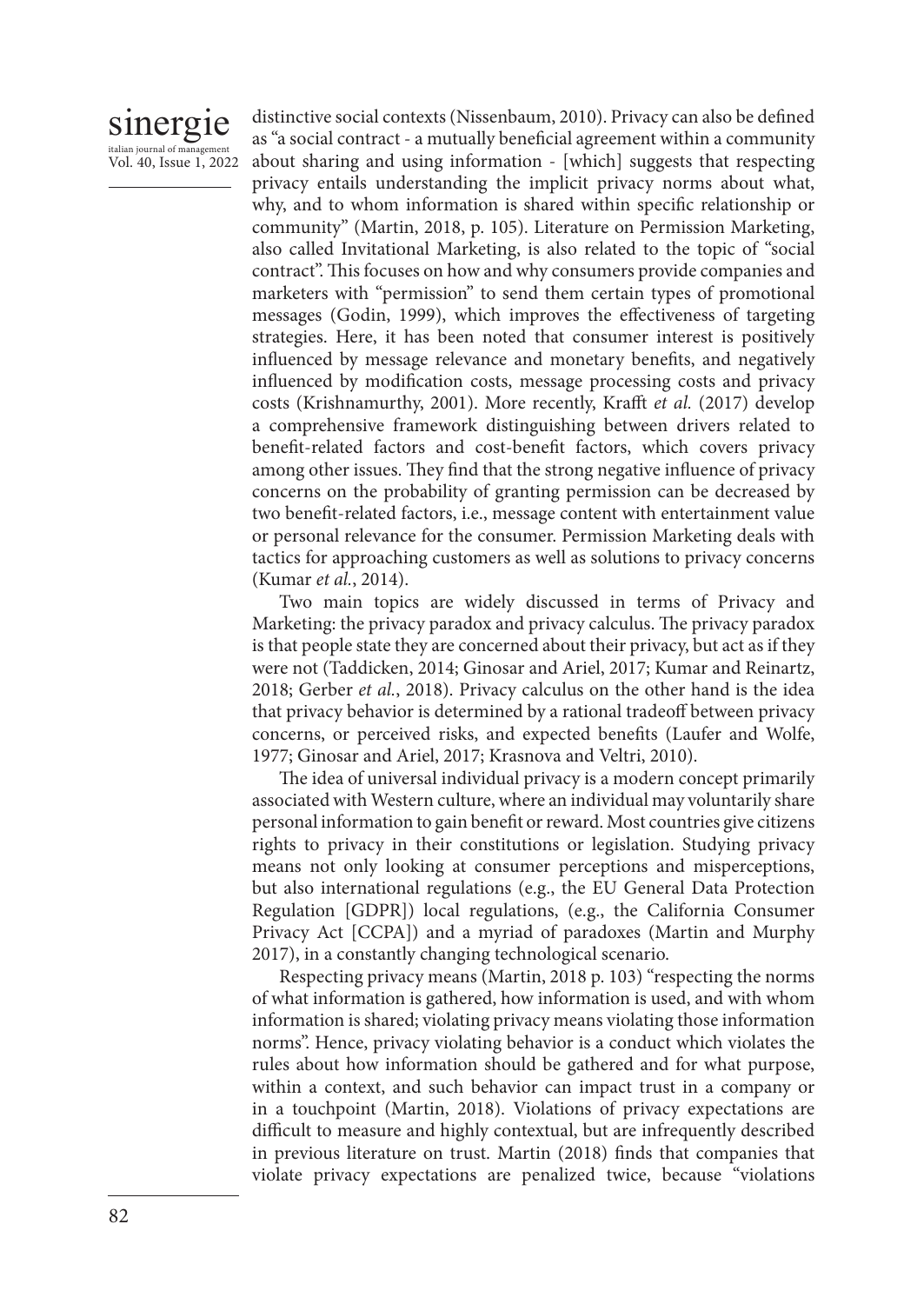impact trust directly and diminish the importance of trust factors such as **Francesca Negri** *Marco Ieva* integrity and ability on trust" (Martin 2018, p. 104).

Companies can violate customer privacy in at least three ways: first, by mandemission munication not respecting the rules about the type of information collected; second, review and research agenda by using information in ways it wasn't intended for; and third, by failing to control access to the information (Martin, 2018). Violations of consumer trust and information privacy can result in privacy failure, (Malhotra and Malhotra, 2011; Bansal and Zahedi, 2015; Choi *et al.*, 2016; Hazarika *et al.*, 2018) which is considered a particular kind of service failure. Service failure can be defined as a temporary or permanent interruption of the customer's regular service experience (Van Vaerenbergh and Orsingher, 2016; Van Vaerenbergh *et al.*, 2019). In response to a service failure, organizations are required to plan a set of proactive and reactive actions (Gronroos, 1994) for "service recovery" (Zeithaml *et al.*, 2006; Singh and Crisafulli, 2016). With the increasing risk of privacy violations, companies are now required to design and implement structured and effective recovery measures in order to avoid harming their relationship with their customers. One of the main recommendations of service recovery literature is that companies should apologize for service failure (Sengupta *et al.*, 2018), but little is known on how consumers react to company recovery efforts following a privacy failure.

Service failures are defined as situations where customers are dissatisfied because their perception of the service that they received is worse than their expectation or zone of tolerance (Bell and Zemke, 1987). A service failure can be also conceptualized as a service performance that falls below a customer's expectations (Hess *et al.*, 2007). Several studies attempt to define all the different types of service failure (e.g., Bell and Zemker, 1987; Smith *et al.*, 1999). Two types of service failure are identified by Smith *et al.* (1999): outcome and process failure. In outcome failure, the consumer does not receive the outcome expected from the company: the company does not comply with the basic service promise which is the core element of the service (Yang and Mattila, 2012). In process failure, the delivery of the service itself is somehow flawed: the service provider does not offer the service in a way that is consistent with customer expectations (Yang and Mattila, 2012).

Recent studies in the field of services call for service failure to be considered as a deviation from the regular customer journey, which leads to the start of a new journey in service recovery which includes a pre-recovery, a recovery and a post-recovery phase (Van Vaerenbergh *et al.* 2019). When service failure occurs, customers expect companies to respond as quickly and effectively as possible (Babin *et al.* 2021; Hogreve *et al.*, 2017). Service recovery involves the actions that a service provider adopts to deal with a service failure in response to customer complaints (Grönross, 1988; van Vaerenbergh and Orsingher, 2016).

Service recovery is defined by Michel *et al.* (2009, p. 253) as "the integrative actions a company takes to re-establish customer satisfaction and loyalty after a service failure (customer recovery), to ensure that failure incidents encourage learning and process improvement (process recovery) and to train and reward employees for this purpose (employee recovery)".

The interplay between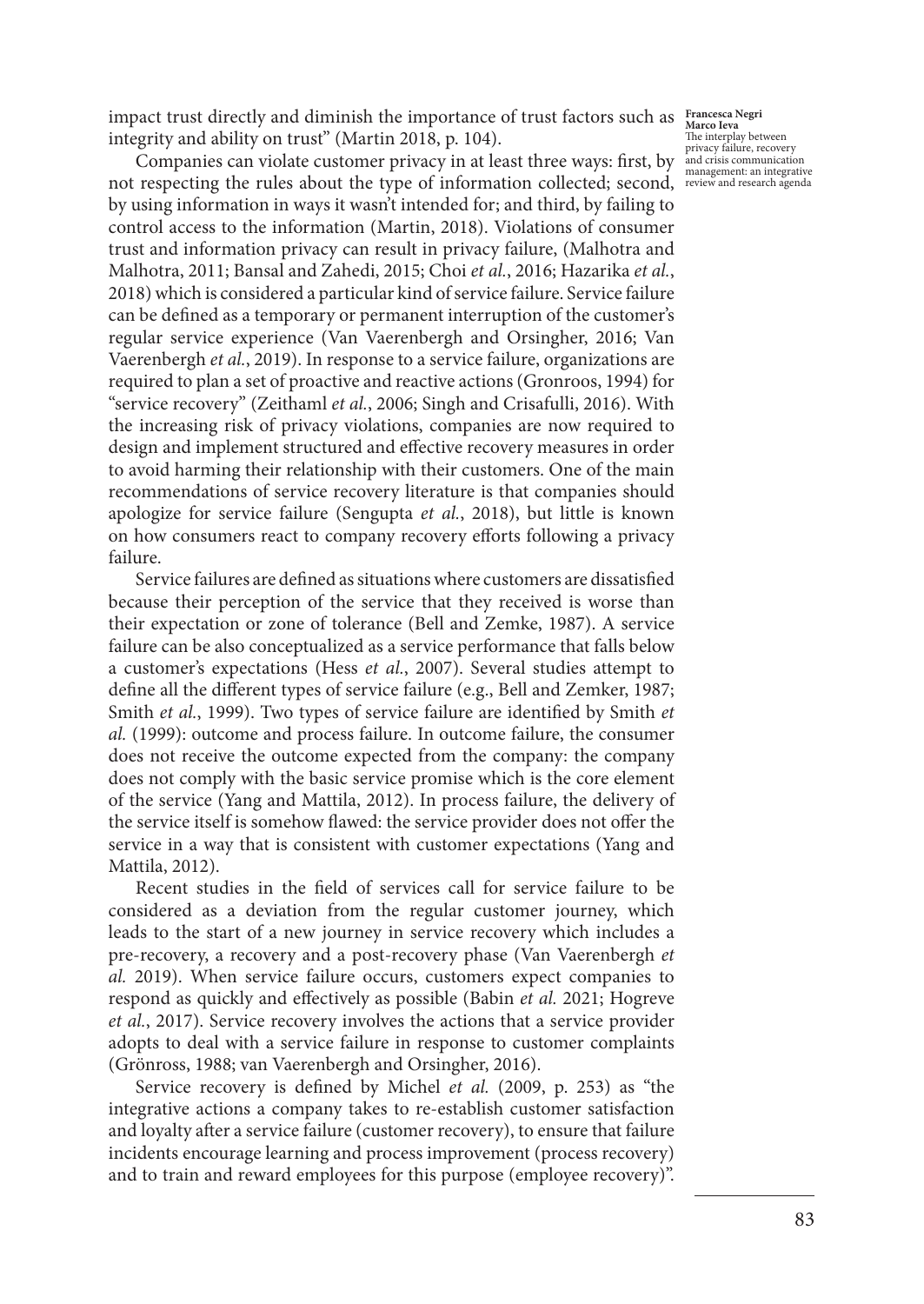# sinergie italian journal of mana

Vol. 40, Issue 1, 2022

Service recovery involves more than twenty different types of action (Van Vaerenbergh *et al.* 2019), including (monetary) compensation, facilitation, apology, empathy, justification, and excuse, etc. Recovery actions are usually classified into two major groups: tangible and psychological (Miller *et al.*, 2000). Tangible recovery involves material compensation offered to consumers to reduce dissatisfaction related to the service failure. Psychological recovery refers to the intangible activities undertaken to address the service failure (Van Vaerenbergh *et al.* 2019).

The concept of service recovery is also related to the concept of crisis communication management: both areas employ communication activities and corrective actions whose consequences can affect the reputation of the company (Smith, 2005). Crisis can be defined as an unexpected event that creates uncertainty and threat, and which endangers the image, identity or reputation of an individual or company (Devlin, 2006). Coombs defines crisis management as "a set of factors designed to combat crises and to lessen the actual damages inflicted (…) and [which] seeks to prevent or lessen the negative outcomes of a crisis and thereby protect the organization, stakeholders, and/or industry from damage" (Coombs, 2015, p. 5). The main difference between service recovery and crisis communication management is in the target: service recovery is largely oriented towards customers, especially those who have experienced the service failure, while crisis communication management strategies are aimed at a wider set of targets, including the media, the public, no-profit associations and shareholders (Manika *et al.*, 2017; Elliott *et al.*, 2005). Moreover, service recovery actions focus more on rebuilding the relationship with a given customer or a group of customers, while crisis communications aim at minimizing reputational harm (Coombs and Holladay, 2008). Despite these differences, data breach can be usefully investigated from a crisis communication management perspective, as data breach can also impact negatively on an organization's reputation with the general public, media and shareholders. No organization is immune from the risk of being hit by a crisis, wherever it operates and whatever its products or services, however vigilant it may be. What really makes the difference is how crisis is handled, and a critical aspect is communication. Communication management has three successive phases: pre-crisis, crisis and post-crisis (Coombs, 2007). Coombs (2015) argues that communication is crucial for crisis management because it collects information, processes it into knowledge, and shares the information with others. The role of crisis management in determining reputational damages after data breaches is also underlined by Kuipers and Schonheit (2021), who show how different communication and recovery strategies mean that comparable data breach crises do not always have the same impact.

# *3.2 Results: Theoretical underpinnings of service recovery and crisis communication management*

Service recovery has the potential to significantly influence customer behavior. Previous studies find that effective service recovery can positively impact overall satisfaction, repurchase intentions, and word-of-mouth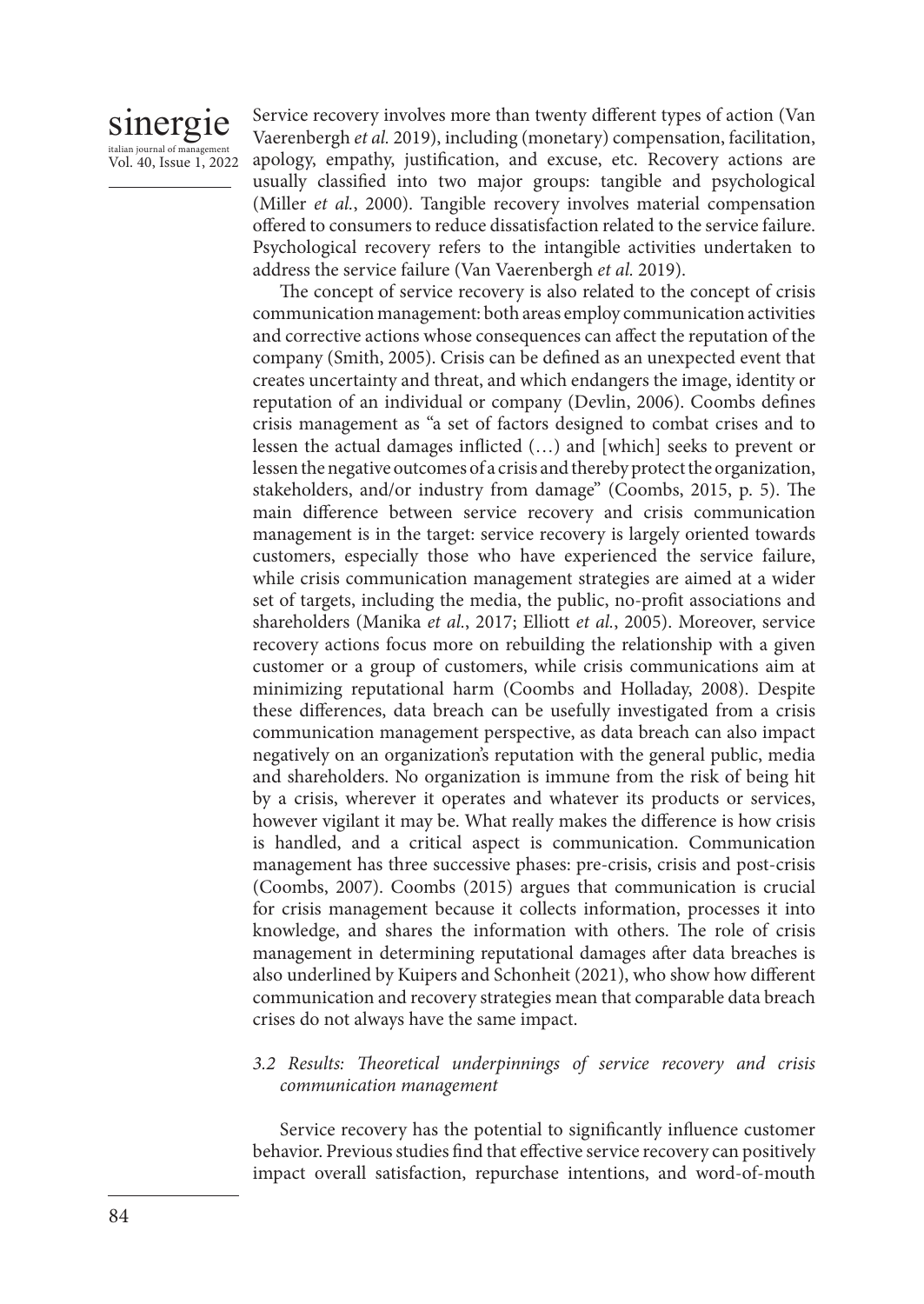intentions (van Vaerenbergh and Orsingher, 2016). In terms of impact, **Francesca Negri**  there can also be "service recovery paradox" (McCollough and Bharadwaj, 1992): customer satisfaction after effective service recovery can sometimes  $\frac{1}{2}$  and crisis communication be higher than before the service failure. Magnini *et al.* (2007) show that review and research agenda the service recovery paradox is more likely under certain circumstances: when the failure is not perceived as severe, if it is the first failure with the firm experienced by the customer, and if it is perceived as temporary and not under the full control of the firm. Service recovery actions can have a huge impact on customer behavior, so it is important to identify the key theoretical mechanisms that explain customer response to service recovery.

Different theories that have been used to investigate how customers respond to service recovery actions include Justice Theory, Fairness theory, Attribution theory, Cognitive dissonance theory and Reciprocity Theory. In the present review, we focus on Justice Theory and Attribution Theory, which have been most widely used to explain how consumers respond.

*Justice Theory.* Rooted in Social Exchange Theory, Justice Theory is widely used as a theoretical framework to explain how customers evaluate service recovery efforts and how customer satisfaction is formed (Van Vaerenbergh and Orsingher, 2016; Kau and Loh, 2006). Perceived justice has been identified as a key driver of customer satisfaction and post-purchase intentions in service recovery situations (del Río-Lanza *et al.*, 2009). Tax *et al.* (1998) highlight that perceived justice is a multi-dimensional construct, with three dimensions:

- distributive justice, which is related to the outcome of the recovery efforts undertaken by the service provider;
- procedural justice, which involves process control, decision control, accessibility, timing/speed and flexibility of the procedures employed by the service provider in achieving the recovery outcome;
- interactional justice, which is focused on the interpersonal exchange that occurs during the service recovery process, thus involving the communication elements that are part of the recovery.

Good management of the three dimensions has been found to positively impact customer satisfaction with the service recovery, et also impacts other outcomes such as trust, word of mouth and customer loyalty (e.g., Schoefer and Ennew, 2005; Jung and Seock, 2017).

*Attribution Theory.* This theory provides and explanation for how individuals attribute responsibility for events, especially negative events (Kelley, 1973), and can be a helpful theoretical framework for factors that drive customer perception of a company's recovery efforts following a service failure. If customers believe that a company had full control over the cause of a service failure, they will have a greater desire to complain and a lower repurchase intention (Folkes *et al.* 1987). The theory proposes three dimensions of causal attribution (Weiner, 1986; Nguyen and McColl-Kennedy, 2003): locus, controllability, and stability. Locus involves the location of the cause of problems or negative events. Controllability is the extent to which the problem could have been controlled. Finally, stability means the duration of the problem, and whether it is temporary

**Marco Ieva** The interplay between privacy failure, recovery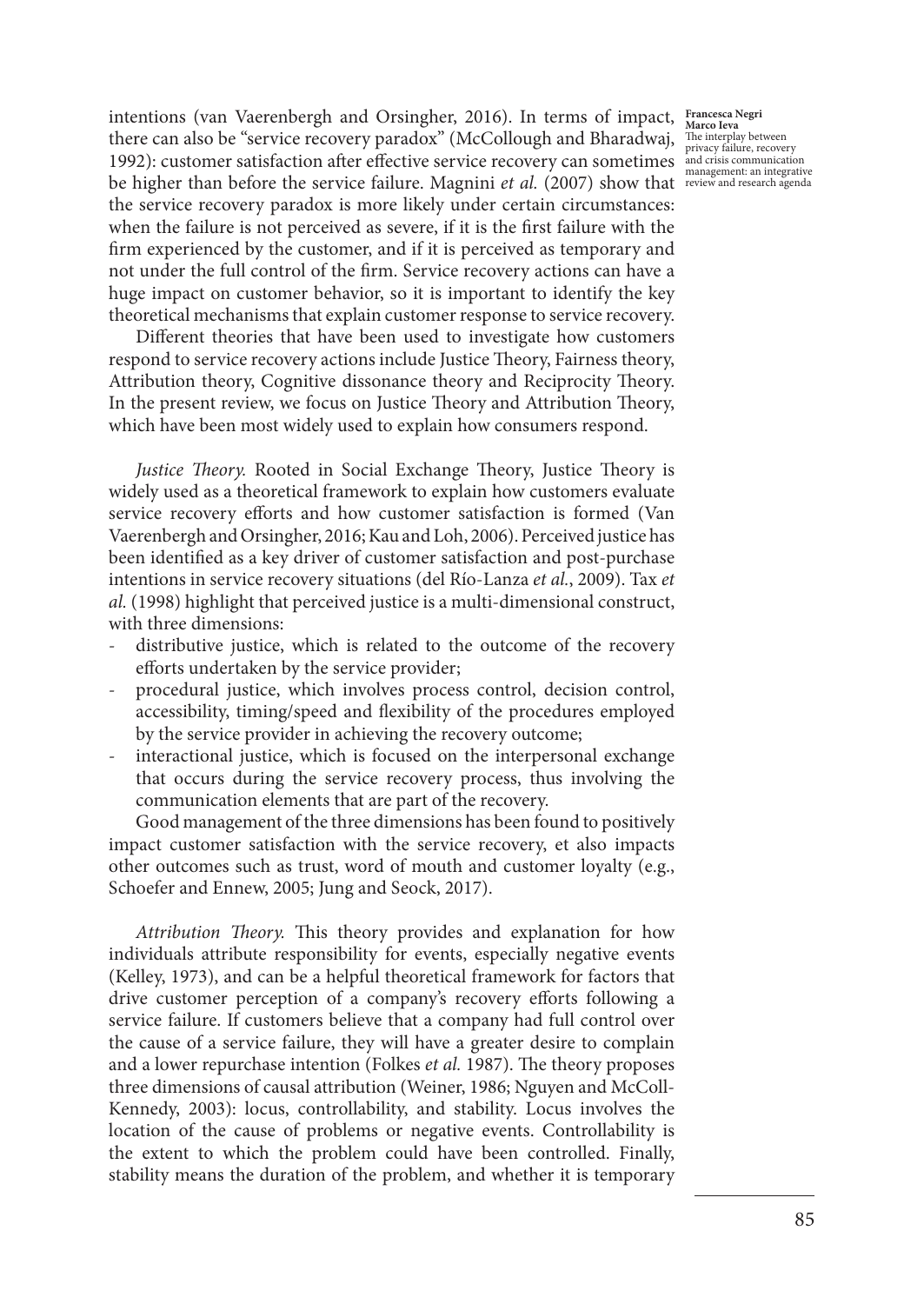

or permanent. The attribution of responsibilities has been found to affect people's emotions and behaviors (Coombs and Holladay, 1996): if the service provider is thought to be responsible for a failure, negative feelings and behavior might arise, with negative consequences in terms of customer satisfaction (Belanche *et al.*, 2020).

In Crisis Communication literature, different theories have been used to explain crisis situations, including Situational Crisis Communication Theory, Rhetorical Arena Theory and Image Restoration Theory. Below we focus on the first two.

*Situational Crisis Communication Theory (SCCT).* Situational Crisis Communication Theory (SCCT) is the primary theoretical framework used to research crisis communication (Avery *et al.* 2010; Fediuk *et al.*, 2010; Ma and Zhan, 2016). SCCT enables researchers to examine how attribution of responsibility affects an organization's reputation (Coombs and Holladay, 2001), and suggests that the organization should match its response strategies to the responsibility attributed in order to mitigate the reputational risk to the organization in crisis (Coombs, 2004; Coombs and Holladay, 2002).

Schwarz (2012) suggests the use of Kelley's covariation principle (Attribution Theory) in order to investigate "if and how stakeholders covary organizations with crisis causes and how this affects their perceptions of organizational responsibility and reputation" (p. 174). In this experimental study, three informational dimensions, consensus, distinctiveness, and consistency, are theorized in order to forecast the likelihood of stakeholders attributing blame for crisis to the organization, the entity or circumstances, and to evaluate the impact of these attributions on company reputation.

Much of the Crisis Communication literature draws on Attribution Theory, which, as noted above, theorizes about how individuals attribute unexpected and negative events to certain causes. These attributions of responsibility can raise negative emotions and reactions (Weiner, 1986). Situational Crisis Communication Theory claims that the more responsibility stakeholders attribute to an organization for a crisis, the greater their negative perceptions (Coombs, 2007; Coombs and Holladay, 2002; Bundy *et al.*, 2017). Much experimental research confirms this assumption (Coombs and Holladay, 2006; Dean, 2004), and several management studies have drawn from the theories of Attribution Theory and SCCT to consider the role of crisis attributions (e.g., Bundy and Pfarrer, 2015; Lange and Washburn, 2012; Mishina *et al.*, 2012; Withers *et al.*, 2012). It should be also highlighted that "attributions" can be "a negotiated feature of crisis management, and, therefore, subject to social influence" (Bundy and Pfarrer, 2015, p. 352), which means that an organization's response strategy plays a key role in the attributions of responsibility (Bundy *et al.*, 2017).

*Rhetorical Arena Theory (RAT).* In social sciences, the term "arena" is used by Anselm Strauss (1978) to refer to spaces where issues of concern are debated and negotiated. Frandsen and Johansen (2010, 2016) subsequently apply the concept of the arena to the study of crisis communication and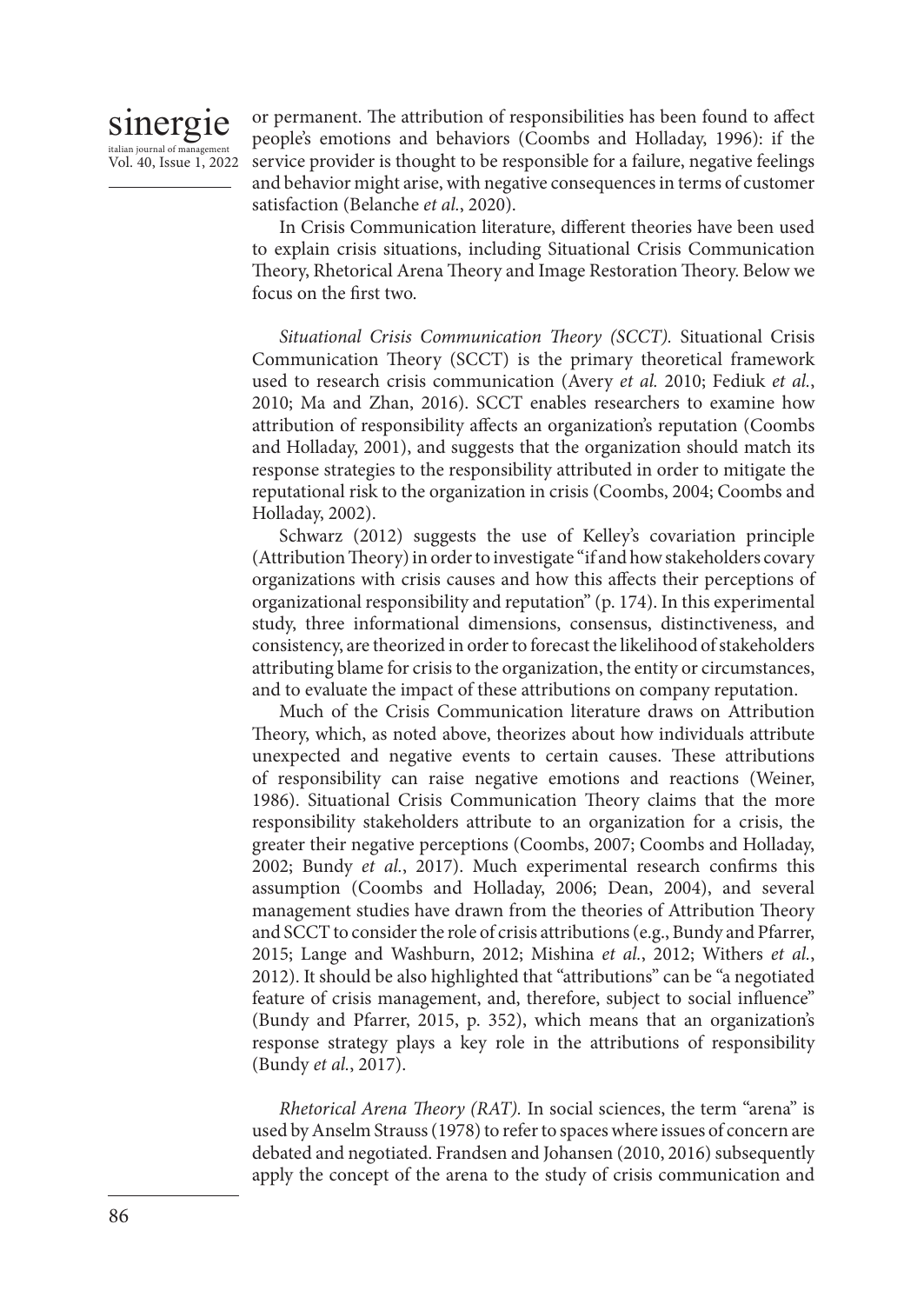develop the Rhetorical Arena Theory (RAT) to address the problem of **Francesca Negri**  communicative complexity, which characterizes many crisis situations. Privacy failure, recovery<br>Rhetorical Arena Theory (RAT) assumes that numerous voices interact and and resist communication communicate inside a "rhetorical arena" to co-manage a crisis discussion, management: an integrative review and research agendaand its key assumption is that these different voices "co-construct" the rhetorical crisis situation. This implies that responsibility for crisis response strategy lies not with a single organization but rather in the "patterns of interaction" (Frandsen and Johansen, 2017, p. 148) between various voices. In this multi-vocal approach, the "rhetorical arena" is the place where different actors and stakeholders, including other corporations, political actors, activists, experts, and the media, talk to and about each other (Frandsen and Johansen, 2010). communicative complexity, which characterizes many crisis situations. The interplay between

In a more recent study, attempting to replace the organization-centric view of traditional Rhetorical Arena Theory, Raupp (2019) applies and extends RAT of crisis communication with a network analysis. Yang and Taylor (2015, p. 111) and Raupp (2019, p. 1) note that approaching public relations and crisis communication from a social network perspective "means shifting the attention from dyads to networks that are based on multiple and diverse relationships". This corresponds precisely to the idea of RAT: the network influences crisis management at all stages of the process.

Table 2 summarizes the theories presented above and classifies them by topic.

| Topic                                 | Theory                                           | Rationale                                                                                                                                                                                                                                                                                                                                                               |
|---------------------------------------|--------------------------------------------------|-------------------------------------------------------------------------------------------------------------------------------------------------------------------------------------------------------------------------------------------------------------------------------------------------------------------------------------------------------------------------|
| Service Recovery                      | Justice Theory                                   | • Perceived justice is identified as a key cognitive<br>driver of subsequent customer satisfaction and<br>post-purchase intentions in service recovery<br>situations<br>Explains how customers evaluate service recovery<br>efforts and how customer satisfaction develops<br>Three main components: distributive, procedural<br>$\bullet$<br>and interactional justice |
|                                       | Attribution<br>Theory                            | People make attributions for responsibility for<br>$\bullet$<br>events, particularly when the events are negative<br>Categorizes factors driving customer perception<br>of a company's recovery efforts following service<br>failure                                                                                                                                    |
| Crisis<br>Communication<br>Management | Situational<br>Crisis<br>Communication<br>Theory | Shows how attribution of responsibility affects an<br>$\bullet$<br>organization's reputation<br>The organization matches its response strategies<br>to the attributions of responsibility in order to<br>lower reputational risk                                                                                                                                        |
|                                       | Rhetorical<br>Arena Theory                       | Numerous actors and voices interact inside a<br>٠<br>"rhetorical arena" in order to co-manage crisis<br>Key assumption - different voices "co-construct"<br>$\bullet$<br>the rhetorical crisis situation. Responsibility for<br>response strategies lies in "patterns of interaction"<br>rather than the organization                                                   |

*Tab. 2: Theories and topics synoptic*

Source: Authors' elaborations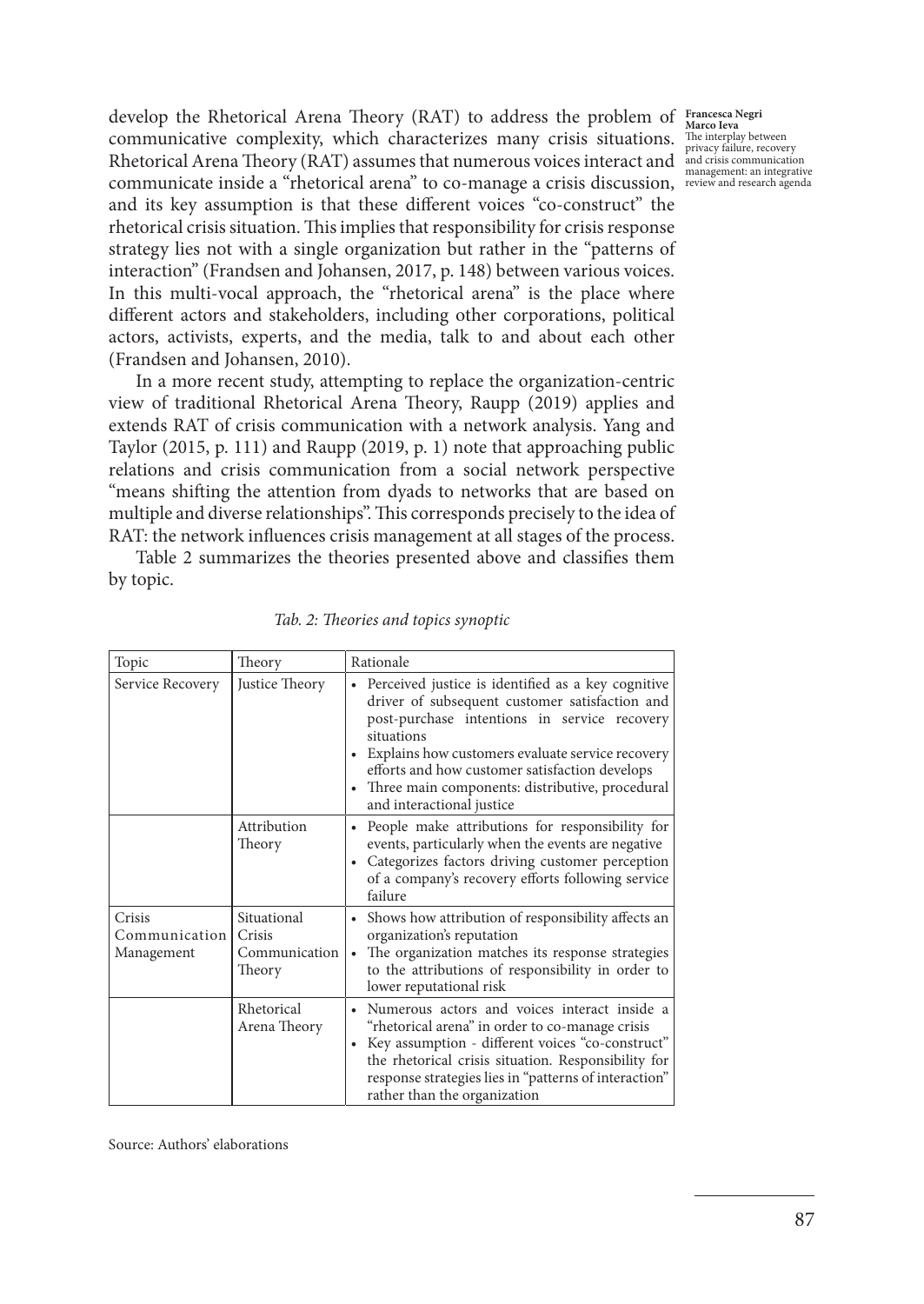#### sinergie *3.3 Results: Service Recovery from Privacy Failure*

As noted above, "any breach of customer information privacy can be considered a service failure potentially leading to an erosion of customer's perception of service quality" (Malhotra and Malhotra, 2011, p. 45). Privacy failures occur whenever the privacy of consumer information is violated, and previous studies have focused on the effect of recovery strategies for consumers and for firms. Below the studies are grouped into these two types.

At consumer level, studies focus on the impact of recovery strategies on customer attitudes such as trust, behavioural intentions like repurchase intention, and actual purchase behaviour i.e., changes in customer spending. At firm level, they focus on the impact of data breach announcements and related recovery strategies on corporate reputation, on shareholder value and on net present value loss and financial returns. The most widely used theoretical frameworks are Justice Theory, Attribution Theory and Situational Crisis Communication Theory.

Choi *et al.* (2016) use Justice Theory as a framework to explain how customer beliefs develop with regard to recovery actions undertaken by companies. They look at how consumer perceptions in terms of procedural, distributive and interactional justice influence cognitive and emotional psychological responses, perception of breach and violation. They also look at behavioral consequences, such as word of mouth and likelihood of switching. Considering data breach as breaking a psychological contract of obligations between the company and the customer, they link Justice Theory with Social Exchange Theory. Choi *et al.* (2016) find that distributive justice has positive effects on both cognitive and emotional evaluations, while procedural justice affects cognitive evaluations (i.e., perception of breach) and interactional justice determines emotional evaluations (i.e., feelings of violation). They also find that cognitive and emotional responses to service recovery influence both word of mouth and intention to switch.

Hazarika *et al.* (2018) also use Justice Theory in their investigation of how service recovery after a violation of a privacy policy affects satisfaction. They find that perceived distributive justice, followed by procedural justice, is the most important dimension in driving satisfaction with the recovery and can impact on trust, perceived risk and repurchase intention. Organization Justice Theory has also been used in conjunction with Attribution Theory and Social Exchange Theory to investigate the process through which trust is affected by privacy breaches et also restored by means of service recovery actions (Bansal and Zahedi, 2015). Specifically, Bansal and Zahedi (2015) view the different dimensions of Organizational Justice Theory through the lens of Attribution Theory as causal attributions of the data breach event that negatively affect employee performance evaluation. They also highlight that a privacy violation is a violation of a social contract between the company and the consumer. This violation leads to a fall in consumer trust, which is subjective and depends on several factors such as the perceived seriousness and the type of the violation. Bansal and Zahedi (2015) also find that of three main

italian journal of manag Vol. 40, Issue 1, 2022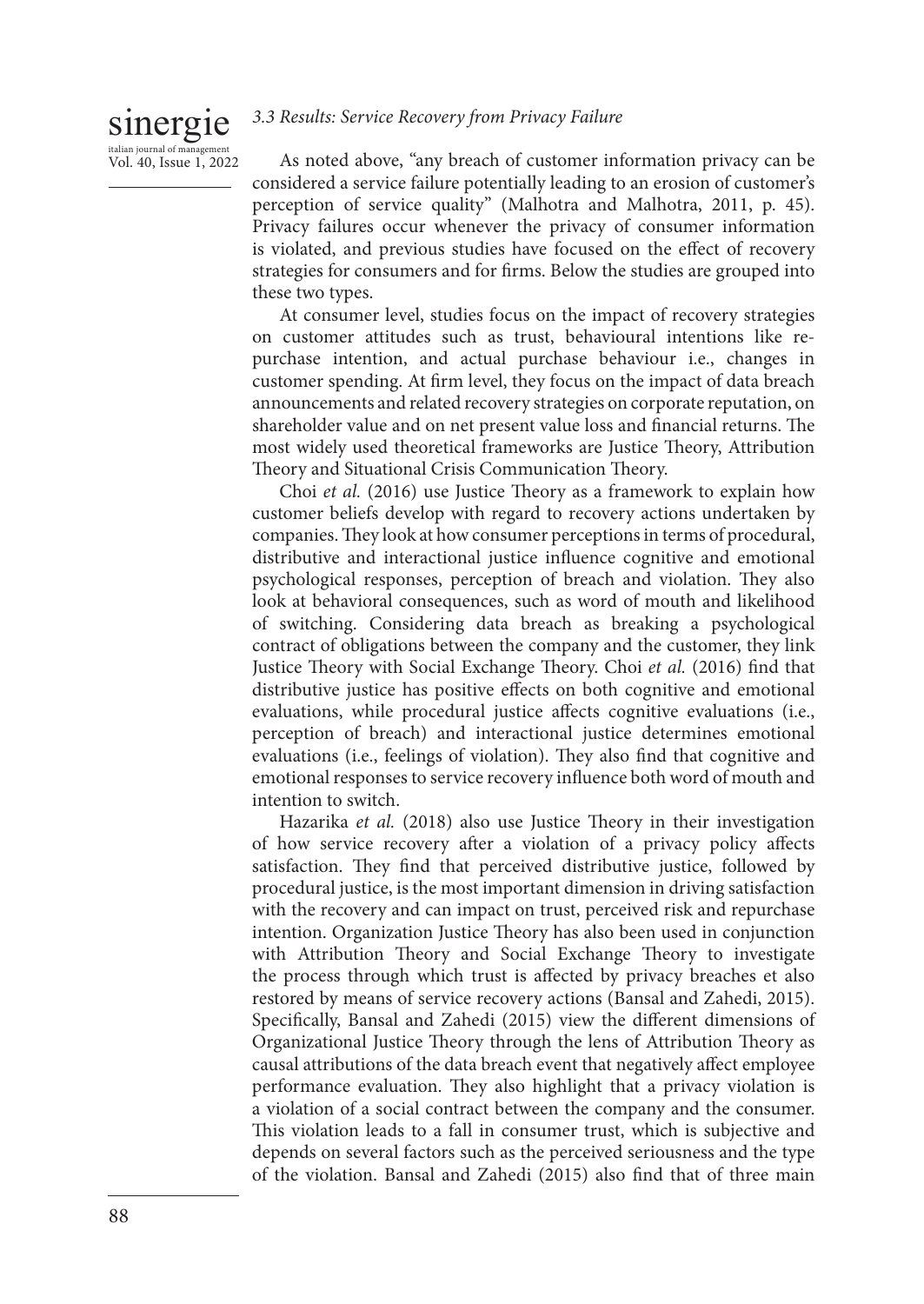recovery strategies, apology, no response and denial, apology appears to be **Francesca Negri**  the superior strategy in many circumstances. The success of the strategy of denial appears to depend on the extent to which consumers express privacy concerns, but it appears preferable to the option of offering no response. review and research agenda Attribution Theory is also emphasized as a key theoretical framework by Wan and Zhang (2014) and Janakiraman *et al.* (2018), who use it to investigate how consumers make causal inferences on why the privacy violation occurred, attribute responsibility and perceive subsequent company recovery efforts. Wan and Zhang (2014) find that consumers will undertake a causal analysis of a data breach event to identify causal factors and predict the likelihood that it will re-occur. This causal analysis shapes how consumers perceive future company actions and their future engagement with the company. Wan and Zhang (2014) also identify several key variables possibly influencing how consumers perceive service recovery efforts. Culture, for instance, is reported to be a key variable in conflict resolution as it supplies norms for how conflict situations should be addressed. This is also consistent with findings by Sengupta *et al.* (2018) that cultural differences matter in consumer reactions to service recovery efforts. In addition to culture, political ideology is another key variable: Chan and Palmeiera (2021) find that apologies are less credible and effective for more politically conservative consumers. Janakiraman *et al.* (2018) state that when a data breach is announced, three states of responsibility can be attributed to the company: victim, when the firm is considered to have almost no responsibility; accidental, when the accident is seen as unintended and intentional, when the firm is considered to have full responsibility. A company affected by a data breach is more likely to be seen as a victim. Janakiraman *et al.* (2018) find that data breach announcements negatively impact customer spending, with customers migrating from the channel where the breach occurred. But the negative impact appears to be weaker for loyal customers who tend to support the company during crises.

Chen *et al.* (2019) use Situational Communication to explain how crisis response strategies and communication resources can be critical to reduce potential negative effects on consumer attitudes towards a hotel when a privacy failure occurs. They highlight the role of the information source in affecting customer response. Personal involvement of the consumer in the breach, in other words, whether the consumer is a direct victim of the breach, does not affect the attribution of responsibility to the hotel. But if the consumer hears news of the data breach from a source that is not the company, perception of company responsibility increases dramatically, and there is a fall in trust and re-patronage intention. When the company informs consumers directly about the privacy violation, negative effects are softened.

Studies at company level focus on response strategies and their effect on company performance. Some of these compare communication strategies and compensation efforts to ascertain which are more effective in reducing potential losses for the company involved in a data breach or privacy failure. Data breaches have been found to have significant impact on market value (Malhotra and Malhotra 2011), and thus require appropriate recovery

**Marco Ieva** The interplay between privacy failure, recovery and crisis communication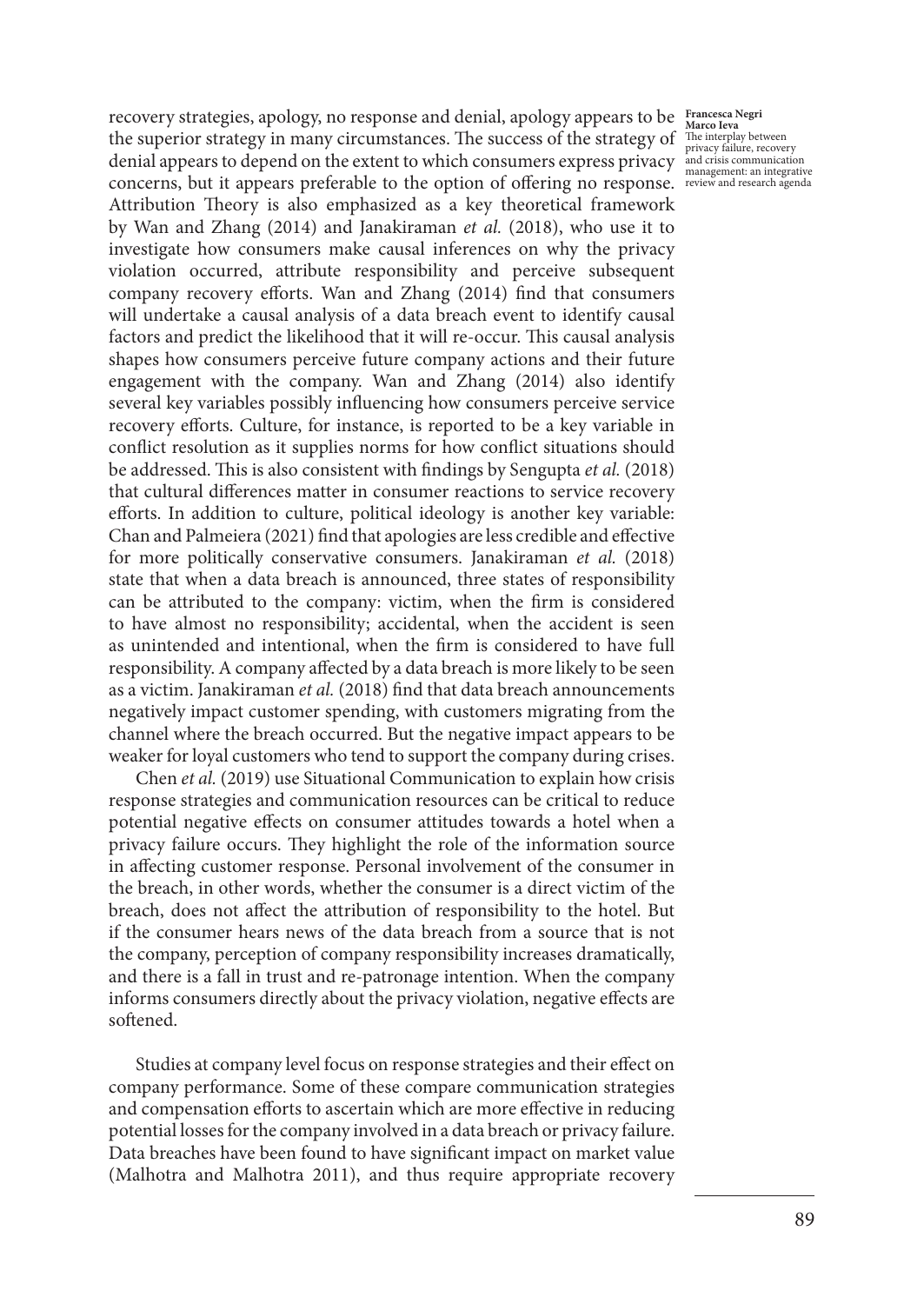# sinergie italian journal of manag Vol. 40, Issue 1, 2022

strategies. Analyzing the data breach involving the U.S. retailer Target, Kashmiri *et al.* (2017) find that it had a contagion effect on the whole retail sector; an overall negative effect on the shareholder value of other retailers.

Rasoulian *et al.* (2017) focus on the impact of different data breach recovery strategies on firm performance using Justice Theory and Resourcebased Theory. They analyze the impact of compensation (a tangible benefit offered to stakeholders) versus a process improvement (actions undertaken to avoid future privacy failures) versus an apology (a message through which the company accepts its responsibility for the failure and shows regret) on firm-idiosyncratic risk, using daily stock returns data. Their findings show that compensation and process improvement can reduce firm-idiosyncratic risk, while apology tends to increase risk. As noted above, apology plays a positive role for consumers, and this latter finding indicates that recovery strategies can have contrasting effects at customer and company levels.

Gwebu *et al.* (2018) draw up a taxonomy of response strategies to a privacy failure on the basis of Attribution Theory and Cognitive Dissonance Theory. Strategies are as follows: accommodative (including apology and remedial actions), moderate (including ingratiation and justification), defensive (including denial and excuse) and image renewal (including correction, stakeholder and value commitment). They show that corporate reputation is an important asset in mitigating the negative effect of a data breach announcement. They also find that defensive or accommodative strategies do not have any effects on financial returns, while moderate and image renewal strategies are effective in reducing the negative financial impact of the data breach. This is true for companies with a previously low reputation. Response strategies appear to be less important for companies with a high reputation; the high reputation already protects them from substantial financial losses. Confente *et al.* (2019) focus on the relationship between data breaches and corporate reputation by collecting user-generated content on social media. They analyze the impact of the negative event on the five dimensions of corporate reputation: customer orientation, perceived quality, employer, corporate performance, and social responsibility. They find that the five dimensions change in response to the data breach, and that the extent of change depends on whether the data breach is intentional or unintentional and internal or external.

Figure 1 gives an overview of the different aspects of service recovery from privacy failure according to literature reviewed above. It selects key variables and classifies them as follows: outcomes at consumer level, outcomes at company level and potentially influencing factors in terms of consumers, context, companies and privacy failures. The following section discusses these findings and develops an agenda for future research. As highlighted in Figure 1, when a privacy failure occurs, the company usually attempts to address the issue by implementing service recovery strategies impacting at customer and / or company level. Consumer perception of recovery strategies can be seen in terms of different dimensions of justice and consumer response can be seen in terms of attitude and behavior. Companies for their part can be affected economically and financially; their reputation can be damaged and they can perceive the need for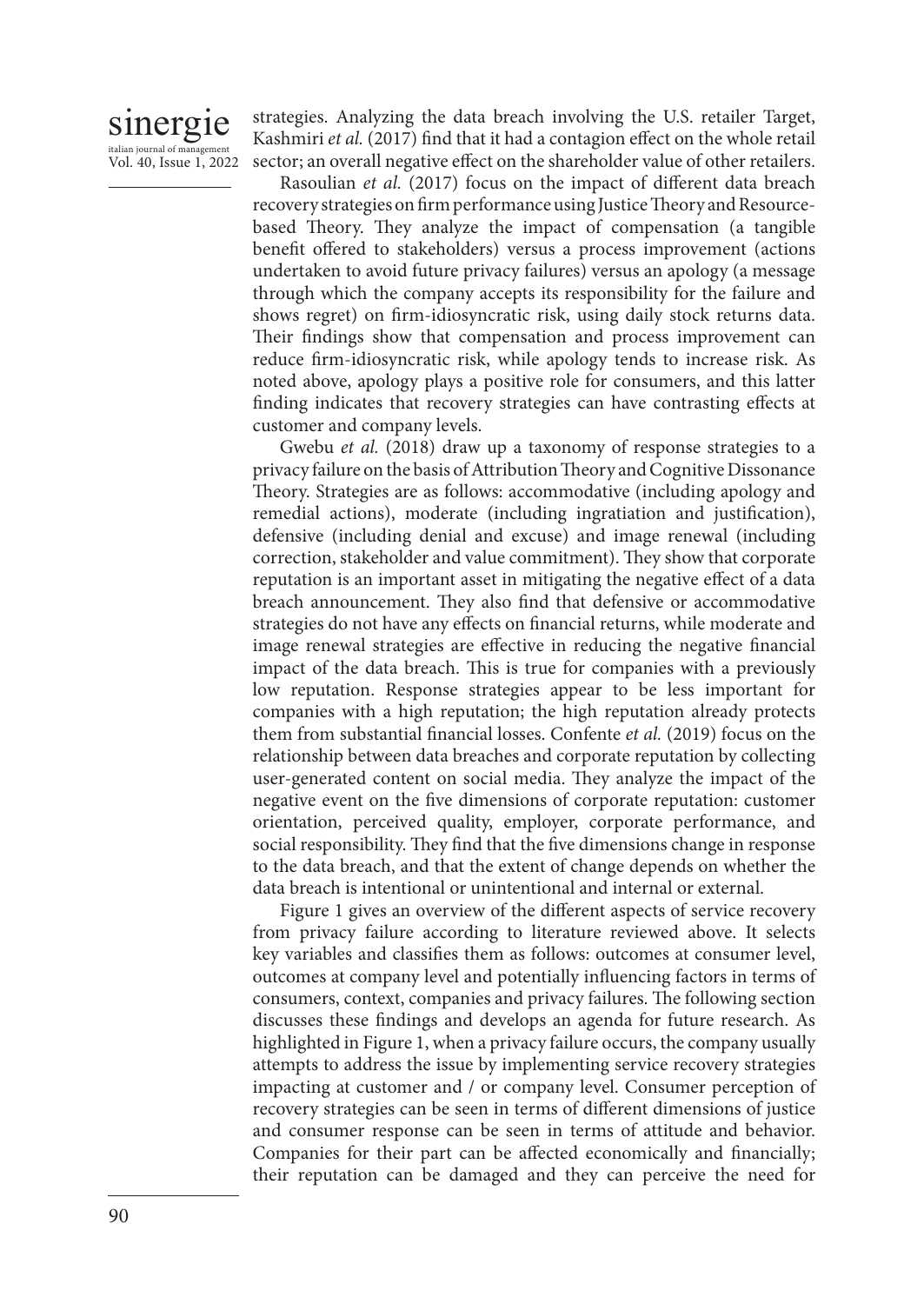organizational change. The impact of service recovery from privacy failure is potentially influenced by factors including the type of privacy failure, individual consumer characteristics, company characteristics and and crisis communication contextual characteristics.

**Francesca Negri Marco Ieva** The interplay between privacy failure, recovery management: an integrative review and research agenda



*Fig. 1: An overview of findings on recovery after a privacy failure*

Source: Authors' elaborations

### **4. Discussion and research agenda**

As well as presenting new conceptual frameworks, one of the most important aims of an Integrative Literature Review is to put forward a new Research Agenda (Torraco, 2005; Reynders *et al.* 2020). The research agenda presented in Table 3 was drafted by grouping questions on the basis of key stakeholders in service recovery from privacy failure and in crisis communication. Common key issues were collected and highlighted by matching these three research streams, and are briefly summarized below.

Consumers. Service recovery is itself likely to fail after a privacy failure if the company is not able to address consumer concerns about the safety of their personal data. Where recovery fails, it is important to ask whether consumer trust might decline not only in the company involved in the event, but also in other organizations which collected customer data. A service recovery failure might also have an impact on future channel choice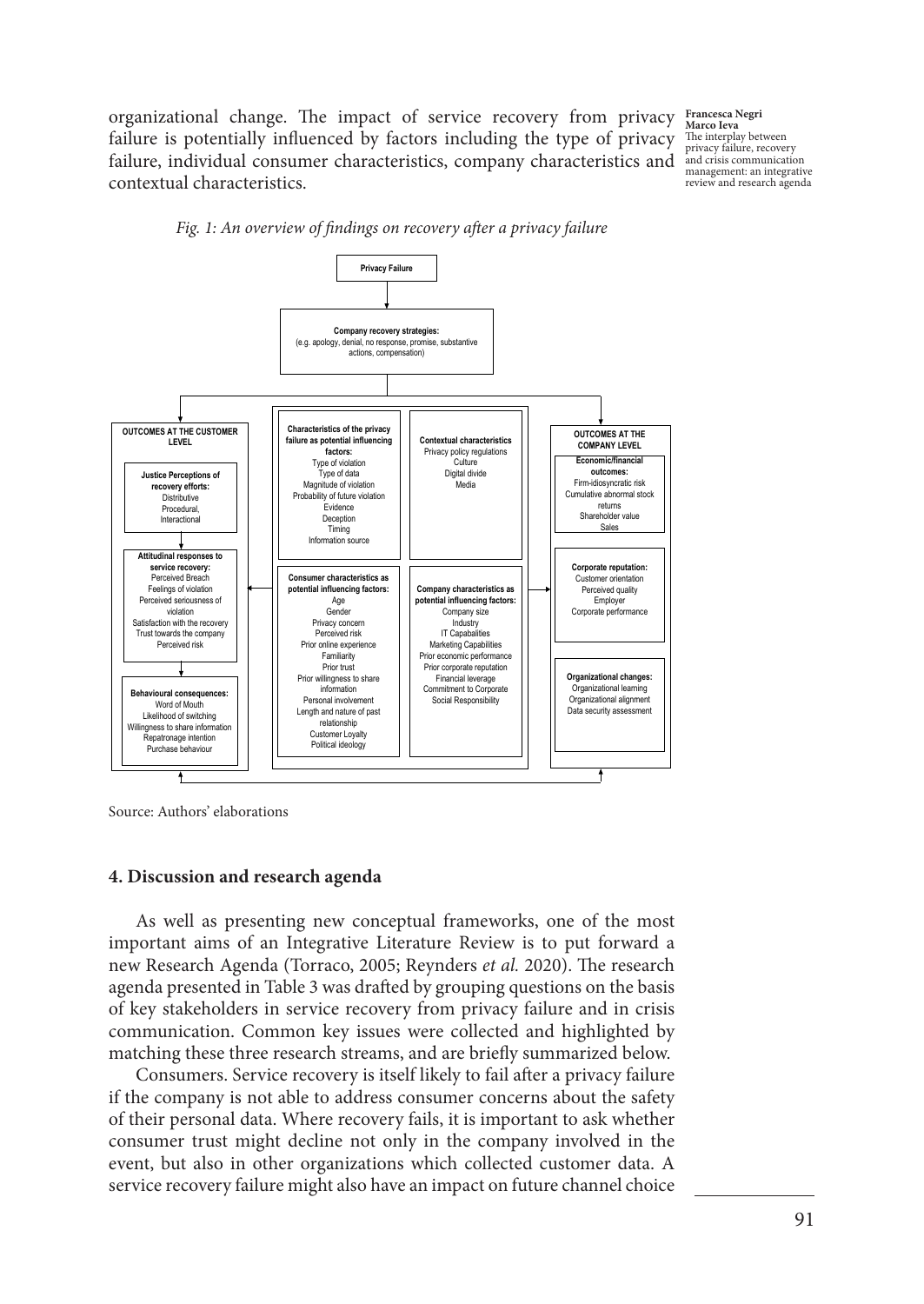# sinergie italian journal of management Vol. 40, Issue 1, 2022

and thus might affect the customer journey. Current studies investigate the short-term effect of recovery strategies, but it is also important to ask whether service recovery can have a long-term impact on consumer willingness to share information with companies and other parties. This question is particularly important given that data is today often the basis for the development of data-enhanced innovations and collaborative business networks. Companies are currently able to collect multiple types of data, ranging from personal to financial information, and including voice recordings, images, locations and many more. Despite this growing variety of data, no study to date has investigated whether the type of data collected plays a role in the impact of different response strategies on customer cognitive and emotional responses to privacy failure.

Consumers are increasingly aware of privacy failures occurring in different organizations. However, it is not clear whether the economic value of shared data or the potential consequences of data breaches are widely understood, even in cases where consumers are informed of a privacy violation. This lack of knowledge may affect the effectiveness of different recovery and prevention strategies

Companies. Service recovery from a privacy failure might require companies to re-think their organizational structure in order to better develop a privacy recovery policy, and deploy or improve prevention strategies. Research is required into identify the most effective organizational approach for different situations.

It is also important to research how different company partners could be aligned to develop a coordinated service recovery strategy which will not fail. Service recovery can also influence employee perception and satisfaction with the company, and research is also required into the impact of different service recovery strategies on employee performance.

Context. Existing privacy regulations tend to give little guidance on how organizations should implement service recovery for customers and users. Because privacy failure has a negative impact on consumer trust, it is important to ask how companies and governments can cooperate to align and improve service recovery actions in order to increase this trust, and consumer willingness to share information. And given that data breach also occurs in public institutions, as in the case of the Lazio Region described above, it is very important to identify key drivers of government response to data breach.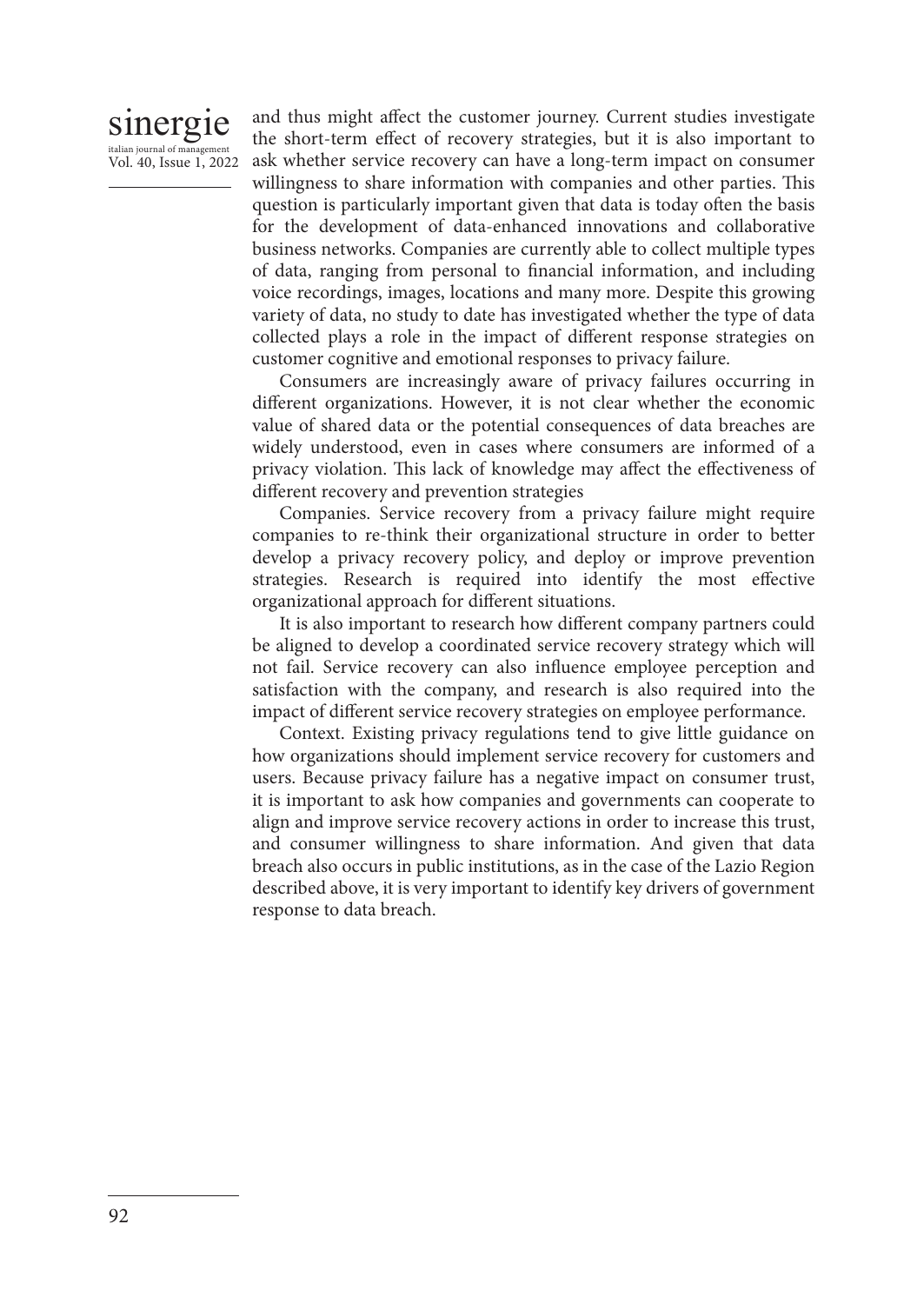# *Tab. 3: Research agenda*

**Francesca Negri<br>
The interplay between**<br>
privacy failure, recovery<br>
privacy failure, recovery<br>
management: an integrative<br>
review and research agenda<br>
review and research agenda

| Topic/<br>research<br>stream | Future research questions in a data rich-business scenario                                                                                                                                                                                                                                                                                                                                                                                                                                                                                                                                                              | Main References                                                                                                            |
|------------------------------|-------------------------------------------------------------------------------------------------------------------------------------------------------------------------------------------------------------------------------------------------------------------------------------------------------------------------------------------------------------------------------------------------------------------------------------------------------------------------------------------------------------------------------------------------------------------------------------------------------------------------|----------------------------------------------------------------------------------------------------------------------------|
| Consumers                    | What is the significance for consumers of data breach<br>incidents and related service recovery strategies?<br>Are consumers aware of the value of their data?<br>Can customers act as co-creators of online service<br>recovery?<br>Does previous experience with data breaches influence<br>how consumers perceive recovery strategies and data<br>breach messages in the future?                                                                                                                                                                                                                                     | Singh and Crisafulli (2016)<br>Gwebu et al. (2018)<br>Chen and Jay (2019)<br>Valentini et al. (2020)<br>Wang et al. (2022) |
| Consumers                    | What is the long-term impact of service recovery from<br>privacy failure on consumers' general willingness to<br>share information?<br>Will customers re-analyze the trade-off between risks<br>and benefits of sharing personal information?<br>How do different generations react to a service recovery<br>experience?                                                                                                                                                                                                                                                                                                | Martin (2018)<br>Babin et al. (2021)<br>Chen and Jai (2021)<br>Ameen <i>et al.</i> (2022)                                  |
| Consumers                    | • How are customer relationships and loyalty affected by<br>data breach incidents?<br>How is the Service Recovery Journey changing?<br>What is the impact on the customer journey? In the<br>case of a service recovery failure after a privacy failure,<br>can consumer dissatisfaction with the recovery involve<br>consumer trust in other companies? Does consumer<br>decision-making and behavior change in the light of<br>cyber crises?                                                                                                                                                                          | Lemon and Verhoef (2016)<br>Van Vaerenbergh et al. (2019)<br>Chen and Jay (2019)<br>Krafft et al. (2021)                   |
| Consumers                    | What is the role of type of data in influencing customer<br>reaction to a service recovery following a privacy failure?<br>How will consumers react to data breaches and related<br>recovery efforts that involve innovative devices such as<br>vocal assistants, and/or to different data breaches?                                                                                                                                                                                                                                                                                                                    | Manika et al. (2017)<br>Janakiraman et al. (2018)<br>Labrecque et al. (2021)<br>Vimalkumar <i>et al</i> . (2021)           |
| Companies                    | How can companies increase the effectiveness of their<br>recovery strategies by focusing on prevention of data<br>breaches?<br>Which approaches and model can be useful to build a<br>robust understanding of how individuals, organizations<br>and society behave digitally (ir)responsibly?<br>Can ethics and sustainability point to new "data-less"<br>business models?                                                                                                                                                                                                                                             | Martin and Murphy (2017)<br>Lobschat et al. (2021)                                                                         |
| Companies                    | What kind of organizational (re)structuring and<br>capabilities could be deployed in organizations to<br>be able to prevent data breaches, to manage service<br>recovery and to learn from the past?<br>Should companies rely on external partners for<br>managing service recovery from privacy failure?                                                                                                                                                                                                                                                                                                               | Bundy et al. (2017)<br>Sengupta et al. (2018)<br>Kuipers and Schonheit (2021)                                              |
| Companies                    | In offering a seamless/personalized customer centric<br>experience, how can companies manage the increasing<br>amount and sharing of customer information across the<br>value chain?<br>Can coordination/partnership across an increasing<br>number of channel partners (manufactures, retailers,<br>channel intermediaries, stakeholders) be achieved to<br>manage service recovery following a privacy failure?<br>How can communication strategies be aligned after data<br>breaches?<br>How can companies increase the effectiveness of their<br>recovery strategies by focusing on prevention of data<br>breaches? | Lemon and Verhoef (2016)<br>Palmatier and Martin (2019)<br>Krafft et al. (2021)                                            |
| Companies                    | What is impact of service recovery strategies on<br>employee satisfaction, performance and advocacy?                                                                                                                                                                                                                                                                                                                                                                                                                                                                                                                    | Lobschat et al. (2021)                                                                                                     |
| Context                      | How can privacy regulations be pre-empted? How can<br>organizations develop long-lasting partnerships with<br>GAFA (Google, Amazon, Facebook and Apple) to<br>prevent and manage data breaches?<br>Are government institutions ready to deploy effective<br>response strategies when a privacy failure occurs?<br>How has Covid-19 impacted on the issue of privacy and<br>service recovery?                                                                                                                                                                                                                            | Palmatier and Martin (2019)<br>Brough and Martin (2021)                                                                    |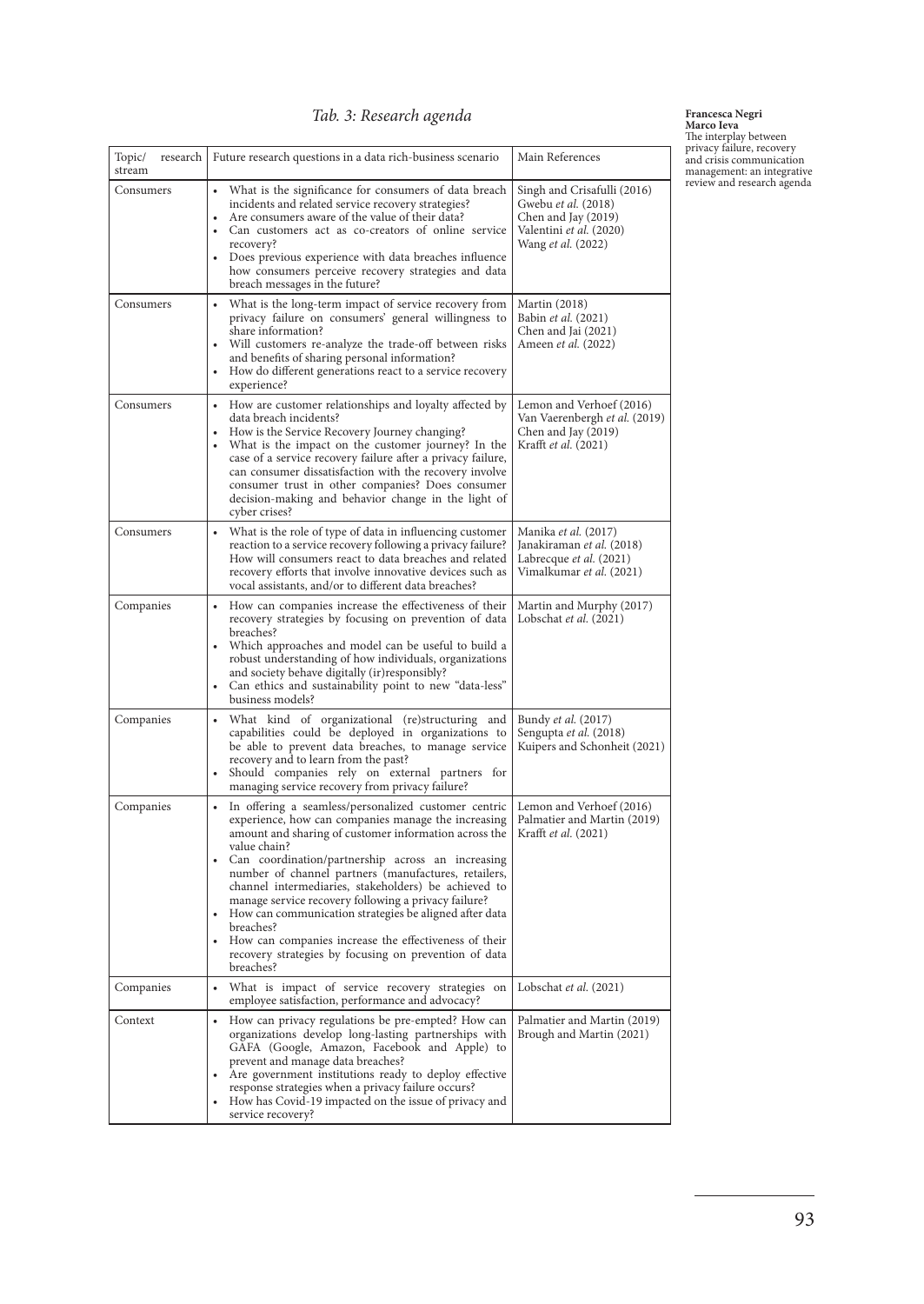# sinergie italian journal of managem

Vol. 40, Issue 1, 2022

# **5. Conclusions**

Privacy failure is a violation of a psychological contract between consumers and companies and should be considered as an important form of service failure. Today, it is becoming increasingly frequent and severe. Companies, however, still need to collect and manage the increasing amount of data produced at almost every interaction between customers and touchpoints, and service recovery plays a key role in every organization. Our study shows that service recovery from privacy failure is a complex phenomenon and is addressed by several research streams. As it is integrative, this review shows that service recovery from privacy failure is linked to privacy, service recovery and crisis communication management. A comprehensive perspective is essential to study the phenomenon, as different factors and related theories all come into play. Factors include consumer privacy concerns, consumer response to service recovery actions, different crisis communication strategies, and service recovery impact at both customer and company level.

With reference to RQ1, the review finds that the main theories used to understand service recovery from privacy failure are Justice Theory, Attribution Theory and Situational Crisis Communication Theory. The topic has in fact been examined mainly from the perspective of service recovery. Privacy failure has been identified as service failure, but researchers and practitioners should not take for granted that same theories and procedures can be applied as in a standard service recovery situation. Consumers make psychological responses to both violation of privacy and recovery, and the pattern of attribution of responsibilities can significantly affect consumer trust in the organization, its partners as well as other companies. Privacy violation can also harm reputation and thus shareholder value. This implies that multiple theories related to privacy and crisis communication management are useful in identifying consumer reaction to service recovery after a privacy failure.

The review reveals different variables which can impact on how consumers and stakeholders evaluate data breach, information and announcements about data breach, and related service recovery efforts. Reviewing multiple studies shows the necessity of researching both customer and company levels when assessing the effect of service recovery strategies. It should not be taken for granted that a strategy effective for consumers is also effective for investors or other stakeholders.

With reference to RQ2, the review identifies several research opportunities which deserve further attention. The research agenda is drawn up by grouping questions on the basis of the key stakeholders in service recovery from privacy failure (Table 3). The topic requires further attention from marketing research; it is clear that the type of recovery from a data breach has important consequences as far as marketing strategies and consumer behavior are concerned. The interplay between privacy failure, recovery and crisis communication management is the key to a comprehensive academic analysis of the topic. Research from this perspective would provide managers with insights on the most effective recovery strategies for retaining consumer trust and avoiding loss of corporate reputation.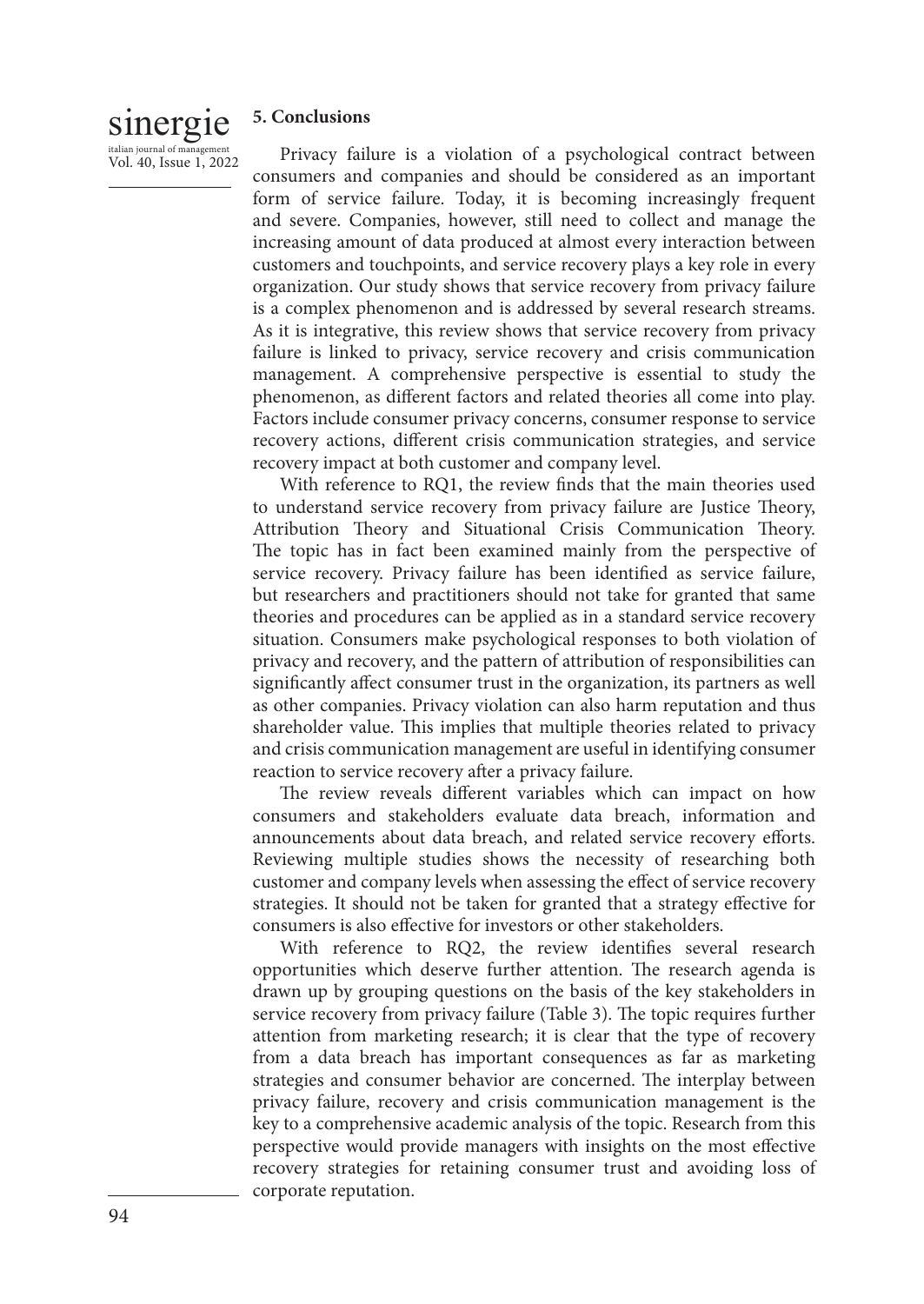# **References**

**Francesca Negri Marco Ieva** The interplay between privacy failure, recovery and crisis communication

- AMEEN N., HOSANY S., PAUL J. (2022), "The Personalisation-Privacy Paradox: Consumer Interaction with Smart Technologies and Shopping Mall review and research agenda Loyalty", *Computers in Human Behavior,* vol. 126, pp. 1-12.
- AVERY E.J., LARISEY R.W., KIM S., HOCKE T. (2010), "A Quantitative Review of Crisis Communication Research in Public Relations from 1991 to 2009", *Public Relations Review*, vol. 36, pp. 190-192.
- BABIN B., ZHUANG W., BORGES A. (2021), "Managing Service Recovery Experience: Effects of the Forgiveness for Older Consumers", *Journal of Retailing and Consumer Services*, vol. 58, pp. 1-10.
- BANSAL G., ZAHEDI F.M. (2015), "Trust Violation and Repair: The Information Privacy Perspective", *Decision Support Systems*, vol. 71, pp. 62-77.
- BELANCHE D., CASALO' L.V. FLAVIAN C., SCHEPERS J. (2020), "Robots or Frontline Employees? Exploring Customers' Attributions of Responsibility and Stability After Service Failure or Success", *Journal of Service Management,* vol. 31, n. 2, pp. 267-289.
- BELL C.R., ZEMKE R.E. (1987), "Service Breakdown: The Road to Recovery", *Management Review*, vol. 76, n. 10, pp. 32-35.
- BROUGH A.R., MARTIN K.D. (2021), "Consumer Privacy During (And After) the Covid-19 Pandemic", *Journal of Public Policy and Marketing*, vol. 40, n. 1, pp. 108-110.
- BUNDY J., PFARRER M.D. (2015), "A Burden of Responsibility: The Role of Social Approval at the Onset of a Crisis", *Academy of Management Review*, vol. 40, n. 3, pp. 345-369.
- BUNDY J., PFARRER M.D., SHORT C.E., COOMBS T.W. (2017), "Crises and Crisis Management: Integration, Interpretation, and Research Development", *Journal of Managemen*t, vol. 43, n. 6, pp. 1661-1692.
- CHAN E.Y., PALMEIRA M. (2021), "Political Ideology Moderates Consumer Response to Brand Crisis Apologies For Data Breaches", *Computers in Human Behavior*, vol. 121, 106801.
- CHEN H.S., JAI T.M. (C) (2019), "Cyber alarm: Determining the Impacts of Hotel's Data Breach Messages", *International Journal of Hospitality Management,*  vol. 82, pp. 326-334.
- CHOI B.C., KIM S.S., JIANG Z. (2016), "Influence of Firm's Recovery Endeavors Upon Privacy Breach on Online Customer Behaviour", J*ournal of Management Information Systems,* vol. 33, n. 3, pp. 904-933.
- CONFENTE I., SICILIANO G.G., GAUDENZI B., EICKHOFF M. (2019), "Effects of Data Breaches from User-Generated Content: A Corporate Reputation Analysis", *European Management Journal*, vol. 37, n. 4, pp. 492-504.
- COOMBS W.T. (2004), "Impact of Past Crises on Current Crisis Communication: Insights from Situational Crisis Communication Theory", *The Journal of Business Communication*, vol. 41, n. 3, pp. 265-289.
- COOMBS W.T. (2007), "Protecting Organization Reputations During a Crisis: The Development and Application of Situational Crisis Communication Theory", *Corporate Reputation Review,* vol. 10, n. 3, pp. 163-177.
- COOMBS W.T. (2015), "The Value of Communication During a Crisis: Insights from Strategic Communication Research", *Business Horizons,* vol. 58, n. 2, pp. 141-148.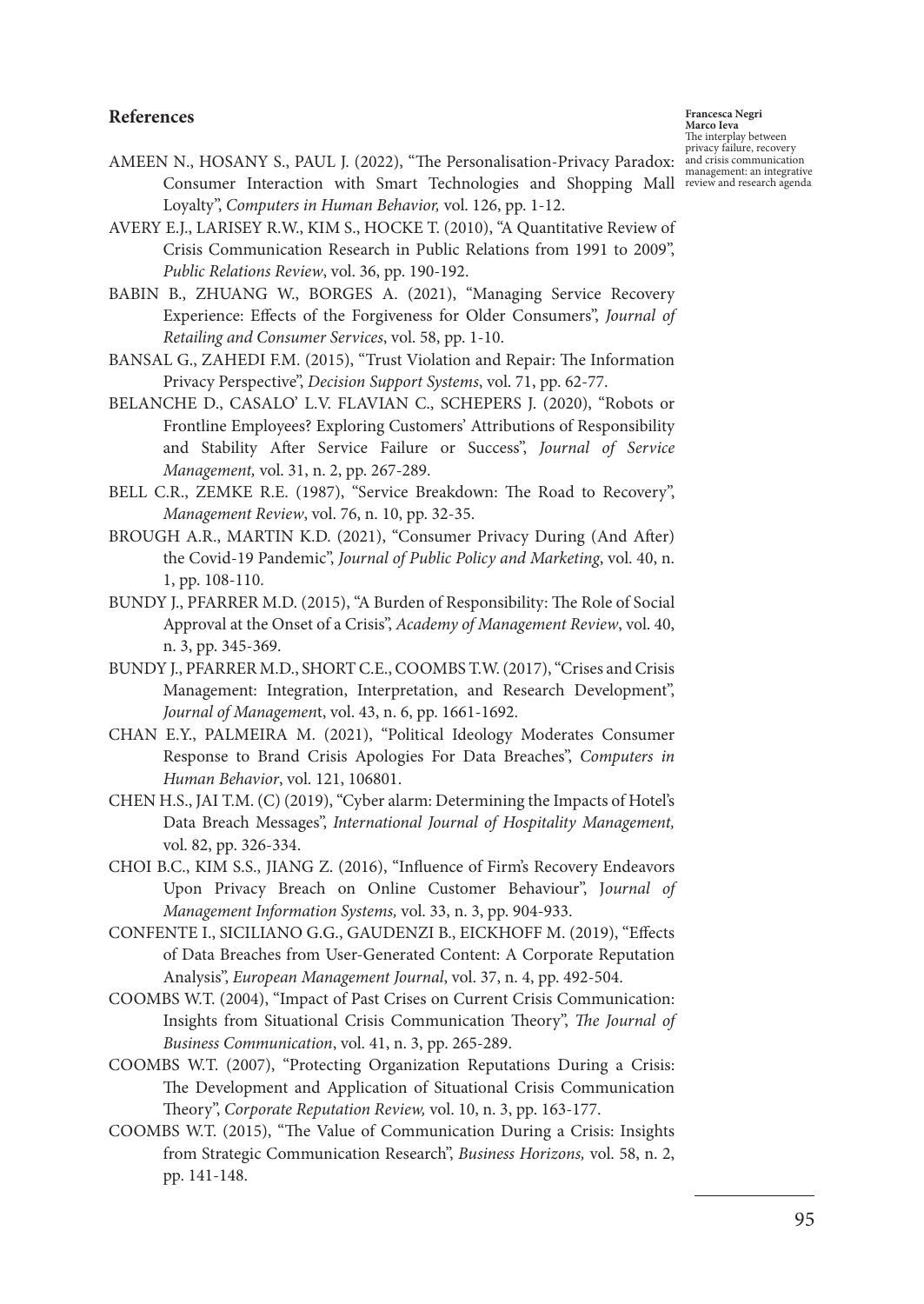sinergie italian journal of management Vol. 40, Issue 1, 2022 COOMBS W.T., HOLLADAY S.J. (1996), "Communication and Attributions in a Crisis: An Experimental Study in Crisis Communication", *Journal of Public Relations Research,* vol. 8, n.4, pp. 279-295.

- COOMBS W.T., HOLLADAY S.J. (2001), "An Extended Examination of the Crisis Situations: A Fusion of the Relational Management and Symbolic Approaches", *Journal of Public Relations Research*, vol. 13, n. 4, pp. 321-340.
- COOMBS W.T., HOLLADAY S.J. (2002), "Helping Crisis Managers Protect Reputational Assets: Initial Tests of the Situational Crisis Communication Theory", *Management Communication Quarterly,* vol. 16, n. 2, pp. 165-186.
- COOMBS W.T., HOLLADAY S.J. (2006), "Unpacking the Halo Effect: Reputation and Crisis Management", *Journal of Communication Management*, vol. 10, n. 2, pp. 123-137.
- COOMBS W.T., HOLLADAY S.J. (2008), "Comparing Apology to Equivalent Crisis Response Strategies: Clarifying Apology's Role and Value in Crisis Communication", *Public Relations Review,* vol. 34, n. 3, pp. 252-257.
- DEAN D.H. (2004), "Consumer Reaction to Negative Publicity: Effects of Corporate Reputation, Response, and Responsibility for a Crisis Event", *Journal of Business Communication*, vol. 41, pp. 192-211.
- del RÍO-LANZA A.B., VÁZQUEZ-CASIELLES R., DÍAZ-MARTÍN A.M. (2009), "Satisfaction with Service Recovery: Perceived Justice and Emotional Responses", *Journal of Business Research*, vol. 62, n. 8, pp. 775-781.
- DEVLIN E.S. (2006), *Crisis Management and Execution,* Auerbach Publications, Boca Raton, NY.
- ELLIOTT D., HARRIS K., BARON S. (2005), "Crisis Management and Services Marketing", *Journal of Services Marketing*, vol. 19, n. 5, pp. 336-345.
- FEDIUK T.A., PACE K.M., BOTERO I.C. (2010), "Crisis Response Effectiveness: Methodological Considerations for Advancement in Empirical Investigations into Response Impact", in ed. By Coombs W.T., Holladay S.J., *The Handbook of Crisis Communication*, John Wiley & Sons.
- FOLKES V.S., KOLETSKY S., GRAHAM J.L. (1987), "A Field Study of Causal Inferences and Consumer Reaction: The View from the Airport", *Journal of Consumer Research,* vol. 13 (March), pp. 534-539.
- FRANDSEN F., JOHANSEN W. (2010), "Crisis Communication, Complexity, and The Cartoon Affair: A Case Study", in ed. By Coombs W.T., Holladay S.J., *The Handbook of Crisis Communication*, John Wiley & Sons.
- FRANDSEN F., JOHANSEN W. (2016), *Organizational Crisis Communication*, Sage, Thousand Oaks, CA.
- FRANDSEN F., JOHANSEN W. (2017), "Strategic communication", in Scott C.R., Lewis L.K. (Eds.), *The international encyclopedia of organizational communication,* Wiley-Blackwell, Hoboken, NJ.
- GERBER N., GERBER P., VOLKAMER M. (2018), "Explaining the Privacy Paradox: A Systematic Review of Literature Investigating Privacy Attitude and Behavior", *Computers and security,* vol. 77, pp. 226 - 261.
- GINOSAR A., ARIEL Y. (2017), "An Analytical Framework for Online Privacy Research: What is Missing?", *Information and Management*, vol. 54, pp. 948-957.
- GODIN S. (1999), *Permission Marketing: Turning Strangers into Friends and Friends into Customers*, Simon and Schuster, New York.
- GRÖNROOS C. (1988), "Service Quality: The Six Criteria of Good Perceived Service Quality", *Review of Business,* vol. 9, (Winter), pp. 10-13.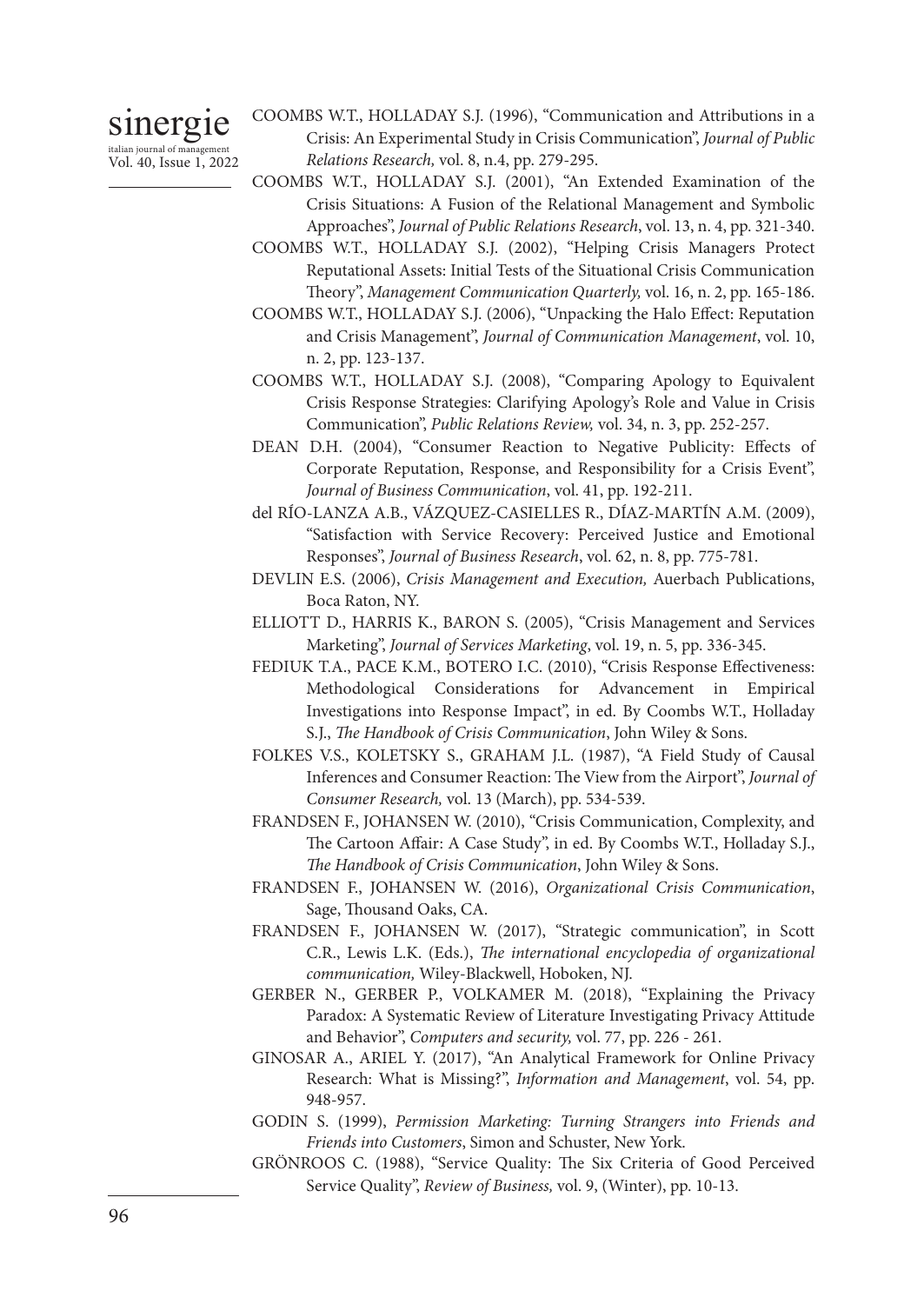GRÖNROOS C. (1994), *Management e Marketing dei servizi*, Utet, Torino.

- GWEBU K.L, WANG J., WANG L. (2018), "The Role of Corporate Reputation and Crisis Response Strategies in Data Breach Management", *Journal of Management Information Systems,* vol. 35, n. 2, pp. 683-714.
- HAZARIKA B.B., GERLACH J., CUNNINGHAM L. (2018), "The Role of Service Recovery in Online Privacy Violation", *International Journal of E-Business Research*, vol. 14, n. 4, pp. 1-27.
- HESS R.L. Jr, GANESAN S., KLEIN N.M (2007), "Interactional Service Failures in a Pseudorelationship: The Role of Organizational Attributions", *Journal of Retailing*, vol. 83, n. 1, pp. 79-95.
- HOGREVE J., BILSTEIN N., MANDL L. (2017), "Unveiling the Recovery Time Zone of Tolerance: When Time Matters in Service Recovery", *Journal of the Academy of Marketing Science,* vol. 45, pp. 866-883.
- JANAKIRAMAN R., LIM J.H., RISHIKA R. (2018), "The Effect of a Data Breach Announcement on Customer Behavior: Evidence from a Multichannel Retailer", *Journal of Marketing*, vol. 82, n. 2, pp. 85-105.
- JUNG N.Y., SEOCK Y.K. (2017), "Effect of Service Recovery on Customers' Perceived Justice, Satisfaction, and Word-Of-Mouth Intentions on Online Shopping Websites", *Journal of Retailing and Consumer Services,* vol. 37, pp.  $23 - 30.$
- KASHMIRI S., NICOL C.D, HSU L. (2017), "Birds of a Feather: Intra-Industry Spillover of the Target Customer Data Breach and the Shielding Role of IT, Marketing, and CSR", *Journal of the Academy of Marketing Science*, vol. 45, pp. 208-228.
- KASTANAKIS, M.N., MAGRIZOS S., KAMPOURI K. (2022), Pain (and Pleasure) in Marketing and Consumption: An Integrative Literature Review and Directions for Future Research", *Journal of Business Research,* vol. 140, pp. 189-201.
- KAU A.K., LOH E.W.Y. (2006), "The Effects of Service Recovery on Consumer Satisfaction: a Comparison Between Complainants and Non‐Complainants", *Journal of Services Marketing,* vol. 20, n. 2, pp. 101-111.
- KELLEY H.H. (1973), "The Process of Causal Attribution", *American Psychologist,*  Feb., pp. 107-128.
- KIM M.G., WANG C., MATTILA A.S. (2010), "The Relationship between Consumer Complaining Behavior and Service Recovery: An Integrative Review", *International Journal of Contemporary Hospitality Management,*  vol. 22, n. 7, pp. 975-991.
- KRAFFT M., ARDEN C.M., VERHOEF P.C. (2017), "Permission Marketing and Privacy Concerns - Why Do Customers (Not) Grant Permissions?", *Journal of Interactive Marketing*, vol. 39, pp. 39-54.
- KRAFFT M., KUMAR V., HARMELING C., SINGH S., ZHU T., CHEN J., DUNCAN T., FORTIN W, ROSA E. (2021), "Insight is Power: Understanding the Terms of the Consumer-Firm Data Exchange", *Journal of Retailing,* vol. 97, n. 1, pp 133-149.
- KRASNOVA H., VELTRI N.F. (2010), "Privacy Calculus on Social Networking Sites: Explorative Evidence from Germany and USA", *43rd Hawaii International Conference on System Sciences,* pp. 1-10.
- KRISHNAMURTHT S. (2001), "A Comprehensive Analysis of Permission Marketing", *Journal of Computer-Mediated Communication,* vol. 6, pp 0-0.

**Francesca Negri Marco Ieva** The interplay between privacy failure, recovery and crisis communication management: an integrative review and research agenda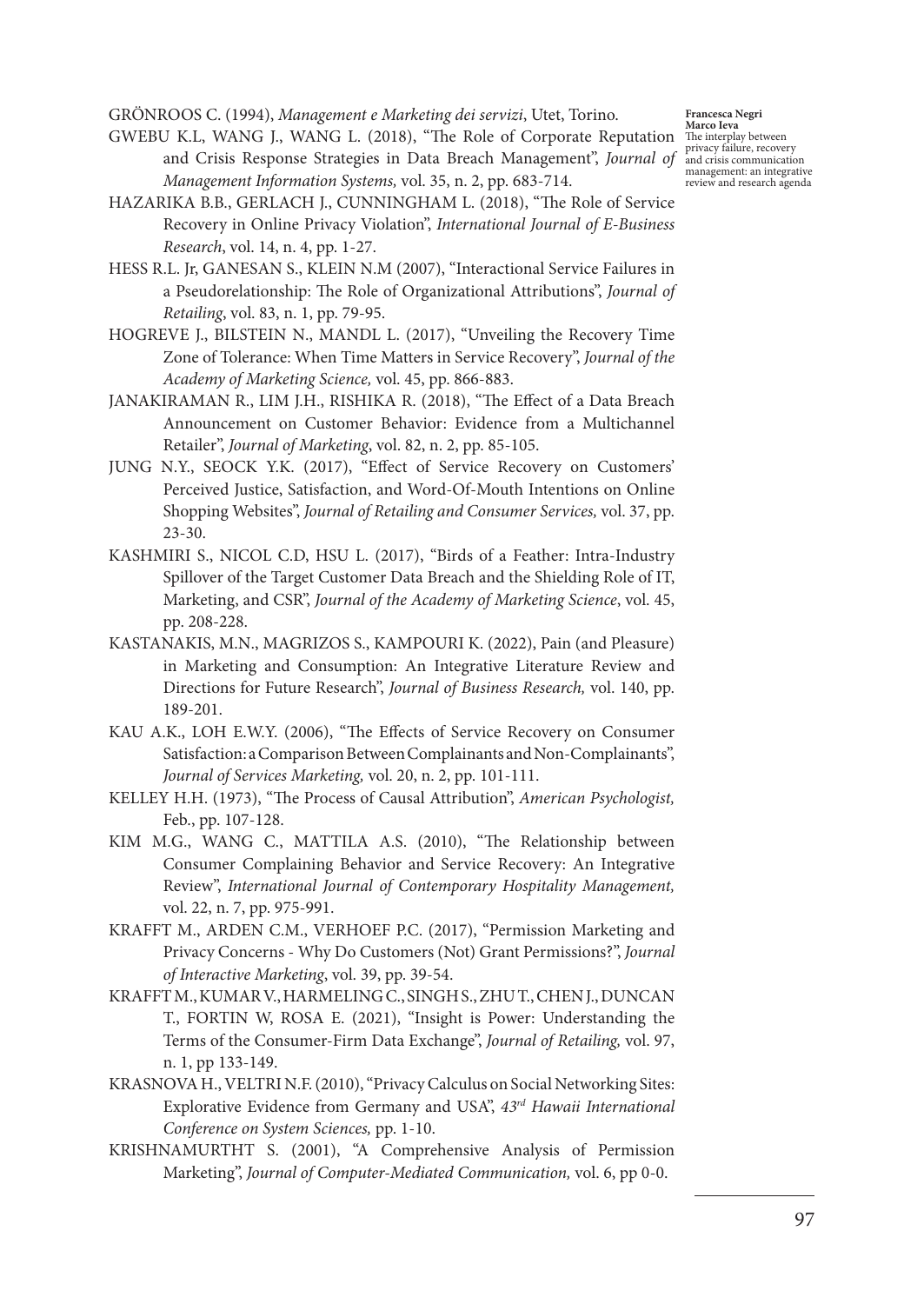sinergie italian journal of management Vol. 40, Issue 1, 2022

- KUIPERS S., SCHONHEIT M. (2021), "Data Breaches and Effective Crisis Communication: A Comparative Analysis of Corporate Reputational Crises", *Corporate Reputation Review,* Aug, pp. 1-22.
- KUMAR V., ZHANG X.A., LUO A. (2014), "Modeling Customer Opt-In and Opt-Out in a Permission-Based Marketing Context", *Journal of Marketing Research,* vol. 51, n. 4, pp. 403-419.
- KUMAR V., REINARTZ W. (2018), *Customer Relationship management*, Springer.
- LABRECQUE L.I., MARKOS E., SWANI K., PEÑA P. (2021), "When Data Security Goes Wrong: Examining the Impact of Stress, Social Contract Violation, and Data Type on Consumer Coping Responses Following a Data Breach", *Journal of Business Research*, vol. 135, pp. 559-571.
- LANGE D., WASHBURN N. (2012), "Understanding Attributions of Corporate Social Irresponsibility", *Academy of Management Review*, vol. 37, n. 2, pp. 300-326.
- LAUFER R.S., WOLFE M. (1977), "Privacy as a Concept and a Social Issue: A Multidimensional Developmental Theory", *Social issue,* vol. 33, n. 3, pp. 22-42.
- LEMON K.N., VERHOEF P.C. (2016), "Understanding Customer Experience Throughout the Customer Journey", *Journal of Marketing*, vol. 80, n. 6, pp. 69-96.
- LOBSCHAT L., MUELLER B., EGGERS F., BRANDIMARTE L., DIEFENBACH S., KROSCHKE M., WIRTZ J. (2021), "Corporate Digital Responsibility", *Journal of Business Research,* vol. 122, pp. 875-888.
- MA L., ZHAN M. (2016), "Effects of Attributed Responsibility and Response Strategies on Organizational Reputation: A Meta-Analysis of Situational Crisis Communication Theory Research", *Journal of Public Relations Research*, vol. 28, n. 2, pp. 102-119
- MAGNINI V.P., FORD J.B., MARKOWSKI E.P., HONEYCUTT E.D. (2007), "The Service Recovery Paradox: Justifiable Theory or Smoldering Myth?", *Journal of Services Marketing*, vol. 21, n. 3, pp. 213-225.
- MALHOTRA A., MALHOTRA C.K. (2011), "Evaluating Customer Information Breaches as Service Failures: An Event Study Approach", *Journal of Service Research*, vol. 14, n. 1, pp. 44-59.
- MANIKA D., PAPAGIANNIDIS S., BOURLAKIS M. (2017), "Understanding the Effects of a Social Media Service Failure Apology: A Comparative Study of Customers vs. Potential Customers", *International Journal of Information Management*, vol. 37, n. 3, pp. 214-228.
- MARTIN K. (2018), "The Penalty for Privacy Violations: How Privacy Violations Impact Trust Online", *Journal of Business Research*, vol. 82, pp. 103-116.
- MARTIN K.D., MURPHY P.E. (2017), "The Role of Data Privacy in Marketing", *Journal of the Academy of Marketing Science*, vol. 45, n. 2, pp. 135-155.
- McCOLLOUGH M.A., BHARADWAJ S.G. (1992), "The Recovery Paradox: An Examination of Consumer Satisfaction in Relation to Disconfirmation, Service Quality, and Attribution Based Theories", Allen C.T. (Ed.), *Marketing Theory and Applications,* American Marketing Association, Chicago.
- MICHEL S., BOWEN D.E., JOHNSTON R. (2009), "Why Service Recovery Fails: Tensions Among the Customer, Employee and Process Perspectives", *Journal of Service Management*, vol. 20, n. 3, pp. 253-273.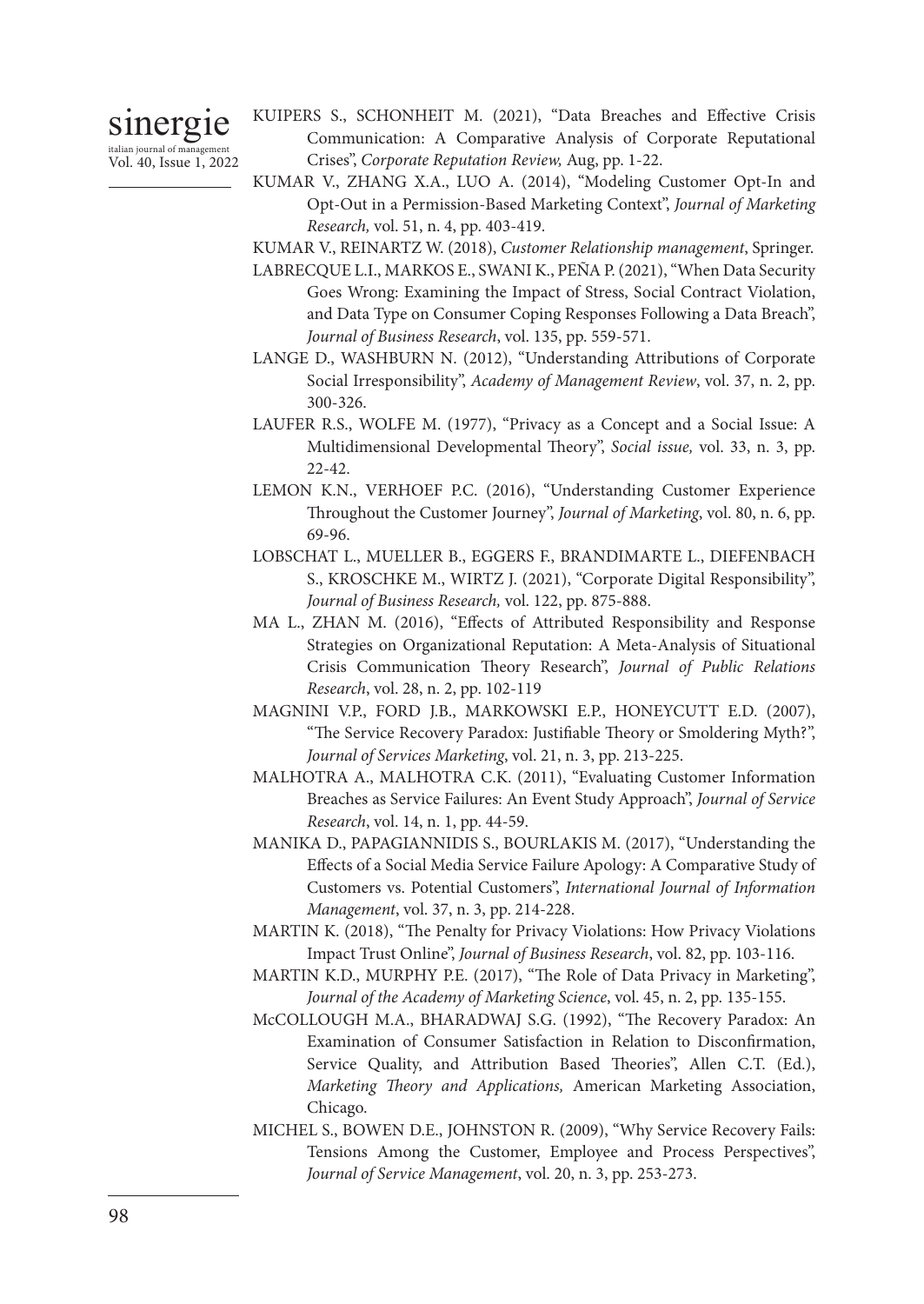MILLER J.L., CRAIGHEAD C.W., KARWAN K.R. (2000), "Service Recovery: a Framework and Empirical Investigation", *Journal of Operations Management,* vol. 18, n. 4, pp. 387-400.

**Francesca Negri Marco Ieva** The interplay between privacy failure, recovery and crisis communication

- MISHINA Y., BLOCK E. S., MANNOR M.J. (2012), "The Path Dependence of review and research agenda Organizational Reputation: How Social Judgment Influences Assessments of Capability and Character", *Strategic Management Journal,* vol. 33, pp. 459-477.
- NGUYEN D.T., MCCOLL-KENNEDY J.R. (2003), "Diffusing Customer Anger in Service Recovery: A Conceptual Framework", *Australasian Marketing Journal*, vol. 11, n. 2, pp. 46-55.
- NISSENBAUM H. (2010), *Privacy in context: Technology, policy, and the integrity of social life,* Stanford University Press, Palo Alto.
- PALMATIER R.W., MARTIN K.D. (2019), *The Intelligent Marketer's Guide to Data Privacy: The Impact of Big Data on Customer Trust,* Springer International Publishing.
- RASOULIAN S., GRÉGOIRE Y., LEGOUX R., SÉNÉCAL S. (2017), "Service Crisis Recovery and Firm Performance: Insights from Information Breach Announcements", *Journal of the Academy of Marketing Science*, vol. 45, pp. 789-806.
- RAUPP J. (2019), "Crisis Communication in the Rhetorical Arena", *Public Relations Review,* vol. 45, n. 4, 101768.
- REYNDERS P., KUMAR M., FOUND P. (2020), "'Lean on me': an integrative literature review on the middle management role in lean", *Total Quality Management and Business Excellence*, pp. 1-37.
- SCHWARZ A. (2012), "Stakeholder Attributions in Crises: The Effects of Covariation Information and Attributional Inferences on Organizational Reputation", *International Journal of Strategic Communication,* vol. 6, n. 2, pp. 174-195.
- SCHOEFER K., ENNEW C. (2005), "The Impact of Perceived Justice on Consumers' Emotional Responses to Service Complaint Experiences", J*ournal of Services Marketing,* vol. 19, n. 5, pp. 261-270.
- SENGUPTA S., RAY D., TRENDEL O., VAN VAERENBERGH Y. (2018), "The Effects of Apologies for Service Failures in the Global Online Retail", *International Journal of Electronic Commerce,* vol. 22, n. 3, pp. 419-445.
- SINGH J., CRISAFULLI B. (2016), "Managing Online Service Recovery: Procedures, Justice and Customer Satisfaction", *Journal of Service Theory and Practice*, vol. 26, n. 6, pp.764-787.
- SMITH A.K., BOLTON R.N., WAGNER J. (1999), "A Model of Customer Satisfaction with Service Encounters Involving Failure and Recovery", *Journal of Marketing Research*, vol. 36, pp. 356-372.
- SMITH D. (2005), "Business (not) as Usual: Crisis Management, Service Recovery and the Vulnerability of Organisations", *Journal of Services Marketing*, vol. 19, n. 5, pp. 309-320.
- SMITH J.S., KARWAN K.R., MARKLAND R.E. (2009), "An Empirical Examination of The Structural Dimensions of the Service Recovery System", *Decision Sciences,* vol. 40, n. 1, pp. 165-186.
- SNYDER H. (2019), "Literature Review as a Research Methodology: An Overview and Guidelines", *Journal of Business Research,* vol. 104, pp. 333-339.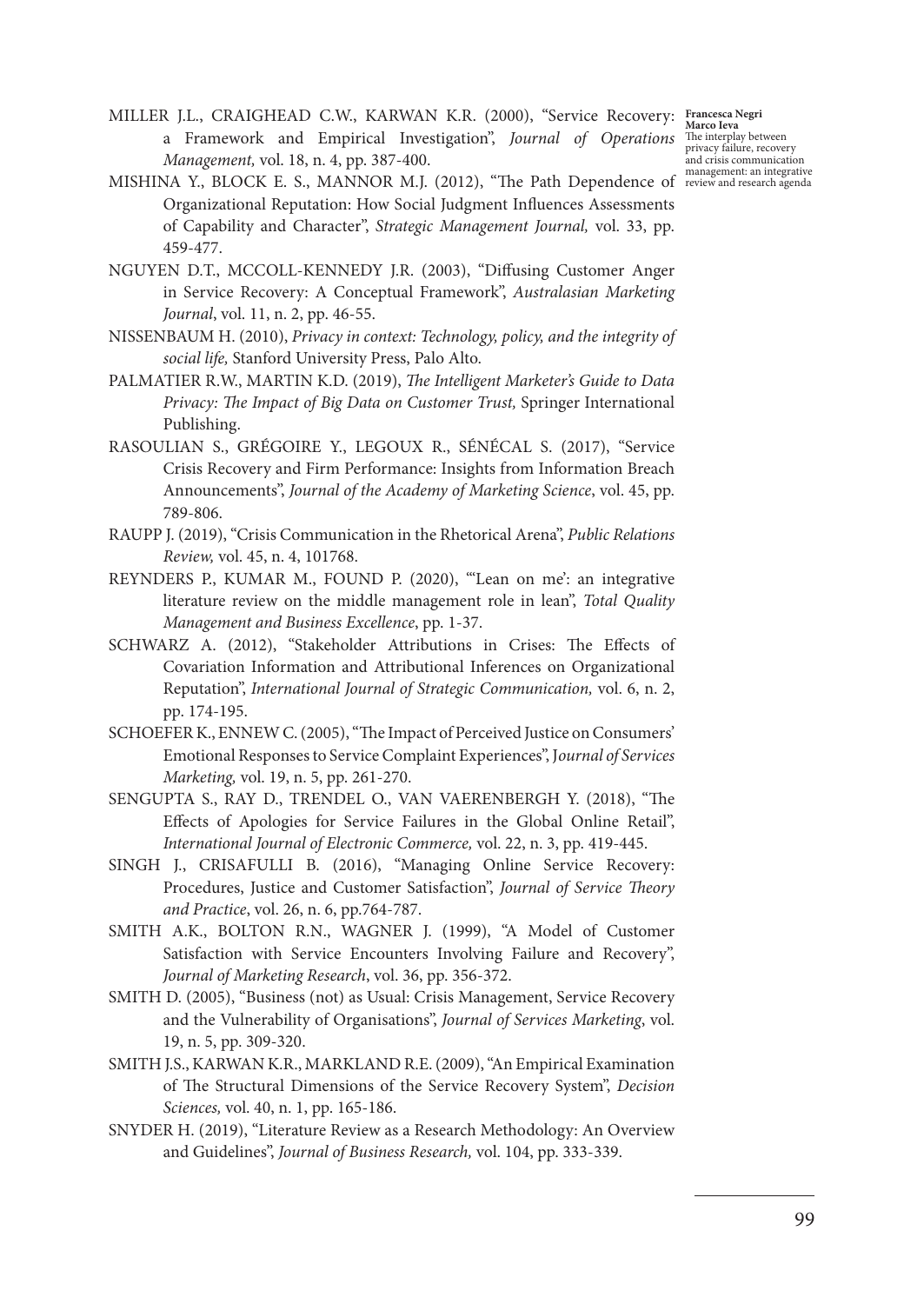sinergie

italian journal of management Vol. 40, Issue 1, 2022

- STONE E.F., GUEUTAL H.G., GARDNER D.G., MCCLURE S. (1983), "A Field Experiment Comparing Information-Privacy Values, Beliefs, and Attitudes Across Several Types of Organizations", *Journal of Applied Psychology,* vol. 68, n. 3, pp. 459-468.
- STRAUSS A.L. (1978), "A Social World Perspective", Studies in Symbolic Interaction, vol. 1, pp. 119-128.
- TAX S.S., BROWN S.W., CHANDRASHEKARAN M. (1998), "Customer Evaluations of Service Complaint Experiences: Implications for Relationship Marketing", *Journal of Marketing*, vol. 62, pp. 60-76.
- TADDICKEN M. (2014), "The 'Privacy Paradox' in the Social Web: The Impact of Privacy Concerns, Individual Characteristics, and the Perceived Social Relevance on Different Forms of Self-Disclosure", *Journal of Computer-Mediated Communication*, vol. 19, pp. 248-273.
- TORRACO R.J. (2005), "Writing Integrative Literature Reviews: Guidelines and Examples", *Human Resource Development Review,* vol. 4, n. 3, pp. 356-367.
- VALENTINI S., ORSINGHER C., POLYAKOVA, A. (2020), "Customers' Emotions in Service Failure and Recovery: a Meta-Analysis", *Marketing Letters,* vol. 31, n. 2, pp. 199-216.
- Van VAERENBERGH Y., ORSINGHER C. (2016), "Service Recovery: An Integrative Framework and Research Agenda", *The Academy of Management Perspectives,* vol. 30, n. 3, pp. 328-346.
- Van VAERENBERGH Y., VARGA D., DE KEYSER A., ORSINGHER C. (2019), "The Service Recovery Journey: Conceptualization, Integration, and Directions for Future Research", *Journal of Service Research,* vol. 22, n. 2, pp. 103-119.
- VIMALKUMAR M., SHARMA S.K., SINGH J.B., DWIVEDI Y.K. (2021), 'Okay Google, what About My Privacy?': User's Privacy Perceptions and Acceptance of Voice Based Digital Assistants", *Computers in Human Behavior,* vol. 120, pp. 106763.
- WAN L., ZHANG C. (2014), "Responses to Trust Repair After Privacy Breach Incidents", *Journal of Service Science Research*, vol. 6, pp. 193-224.
- WANG X., WANG X., LIU Z., CHANG W., HOU Y., ZHAO Z. (2022), "Too Generous to Be Fair? Experiments on the Interplay of What, When, and How in Data Breach Recovery of the Hotel Industry", *Tourism Management*, vol. 88, p. 104420.
- WARREN S., BRANDEIS L. (1890), "The Right to Privacy", In Schoeman F. (Ed.), *Philosophical Dimensions of Privacy* (pp. 75-103), Cambridge University Press, Cambridge.
- WEINER B. (1986), *Beyond Achievement Motivation: The Generality of Attribution Theory, In: An Attributional Theory of Motivation and Emotion,* SSSP Springer Series in Social Psychology, Springer, New York, NY.
- WITHERS M.C., CORLEY K.G., HILLMAN A.J. (2012), "Stay or Leave: Director Identities and Voluntary Exit from the Board During Organizational Crisis", *Organization Science,* vol. 23, n. 3, pp. 835-850.
- WHITTEMORE R., KNAFL K. (2005), "The Integrative Review: Updated Methodology", *Journal of Advanced Nursing,* vol. 52, pp. 546-553.
- YANG A., TAYLOR M. (2015), "Looking over, Looking out, and Moving Forward: Positioning Public Relations in Theorizing Organizational Network Ecologies", *Communication Theory*, vol. 25, n. 1, pp. 91-115.